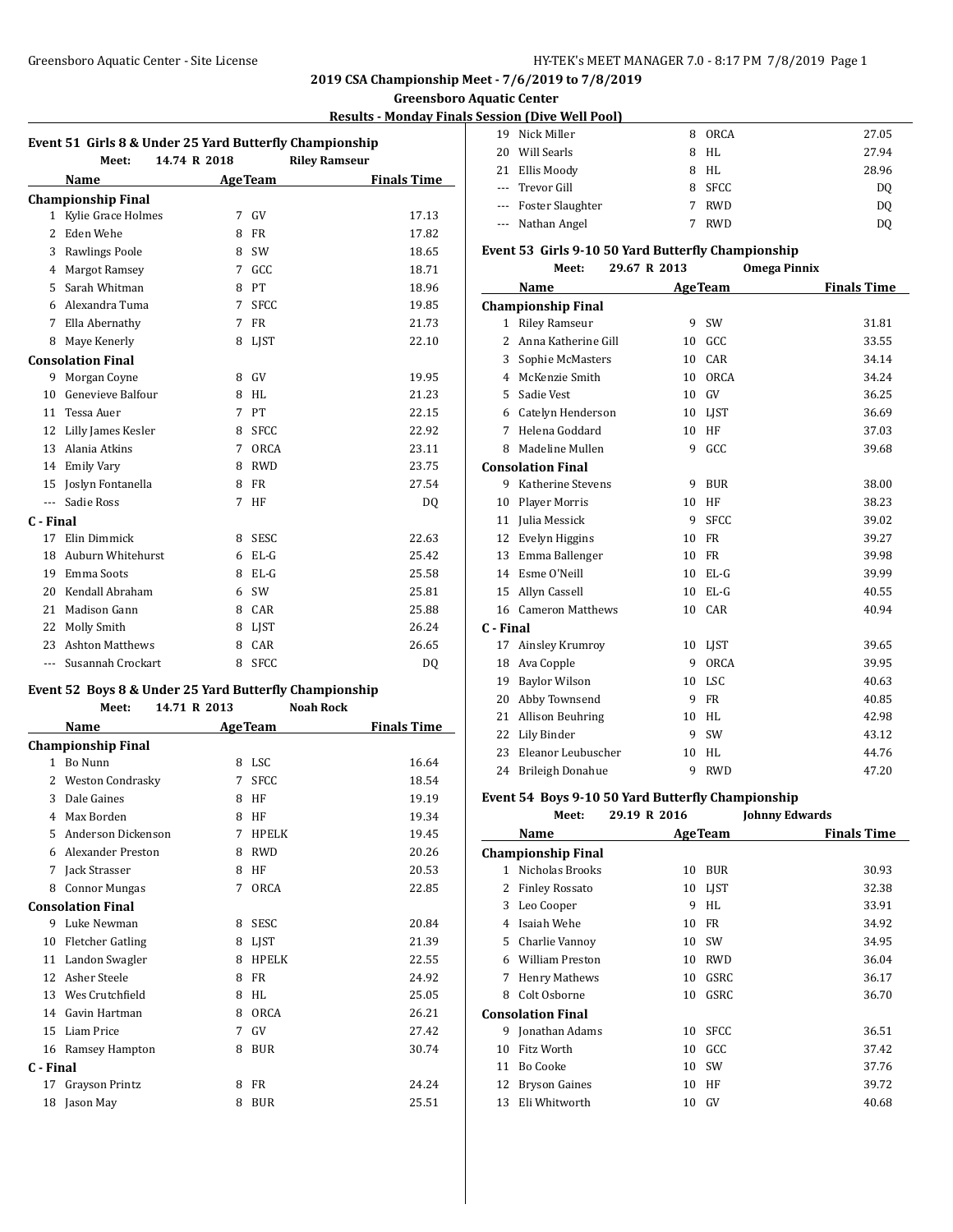**Greensboro Aquatic Center**

### **Results - Monday Finals Session (Dive Well Pool)**

|           |                   |    |                 | Consolation Final  (Event 54 Boys 9-10 50 Yard Butterfly Champions |  |
|-----------|-------------------|----|-----------------|--------------------------------------------------------------------|--|
|           | Name              |    | <b>Age Team</b> | <b>Finals Time</b>                                                 |  |
|           | 14 Thomas Gaylord | 9  | <b>RWD</b>      | 40.84                                                              |  |
| 15        | Bert Kenerly      |    | 10 LIST         | 42.35                                                              |  |
| 16        | Braden Schwenke   | 10 | HPELK           | 42.55                                                              |  |
| C - Final |                   |    |                 |                                                                    |  |
|           | 17 Mylan Eakin    |    | 10 EL-G         | 42.40                                                              |  |
| 18        | Jax Burghart      |    | 10 LIST         | 43.89                                                              |  |
|           | 19 John Dees      | 10 | GV              | 44.82                                                              |  |
|           | 20 Carson Smith   |    | 10 ORCA         | 45.20                                                              |  |
| 21        | Rayne Amidon      | 9  | HL              | 45.59                                                              |  |
|           | 22 PJ Mandala     | 9  | $EL-G$          | 47.22                                                              |  |
| 23        | Wyatt Meck        | 9  | <b>SESC</b>     | 48.59                                                              |  |
| 24        | Sawyer Pritchard  | 10 | HL.             | 49.01                                                              |  |
|           |                   |    |                 |                                                                    |  |

### **Event 55 Girls 11-12 50 Yard Butterfly Championship**

|                         | Meet:                     | 27.18 R 2015 | <b>Omega Pinnix</b> |                    |
|-------------------------|---------------------------|--------------|---------------------|--------------------|
|                         | Name                      |              | <b>AgeTeam</b>      | <b>Finals Time</b> |
|                         | <b>Championship Final</b> |              |                     |                    |
|                         | 1 Reece Ramseur           |              | 12 SW               | 27.85              |
| $\overline{\mathbf{c}}$ | Gabbie Schell             | 12           | <b>FR</b>           | 28.24              |
| 3                       | Bianca Nannucci           | 11           | <b>FR</b>           | 30.35              |
| 4                       | Savannah Doyle            | 12           | <b>BUR</b>          | 30.96              |
| 5                       | Cambree Spencer           | 12           | <b>HL</b>           | 31.31              |
| 6                       | <b>Ashley Crowell</b>     | 11           | <b>FR</b>           | 31.81              |
| 7                       | <b>Ellison Soto</b>       | 12           | GV                  | 33.03              |
| 8                       | Gabriella Primus          | 11           | <b>BUR</b>          | 33.88              |
|                         | <b>Consolation Final</b>  |              |                     |                    |
| 9                       | Davis Bryant              | 12           | <b>RWD</b>          | 32.17              |
| 10                      | Sara Whitener             | 12           | GV                  | 32.69              |
| 11                      | Avery Cox                 | 12           | LIST                | 33.40              |
| 12                      | Anna Sasser               | 12           | GV                  | 34.16              |
| 13                      | <b>Kendall Fortson</b>    | 11           | GSRC                | 35.76              |
| 14                      | Millie Hartwick           | 11           | SW                  | 36.17              |
| 15                      | Jillian Tysinger          | 12           | GSRC                | 36.74              |
| ---                     | Makayla Reynolds          | 11           | <b>ORCA</b>         | DO.                |
| C - Final               |                           |              |                     |                    |
| 17                      | <b>Addison Farris</b>     | 12           | LJST                | 36.28              |
| 18                      | <b>Taylor Collins</b>     | 11           | <b>HPELK</b>        | 37.28              |
| 19                      | <b>Rosemary Messer</b>    | 11           | <b>RWD</b>          | 38.01              |
| 20                      | <b>Baity Barksdale</b>    | 11           | <b>RWD</b>          | 38.26              |
| 21                      | Megan Haslam              | 11           | CAR                 | 38.71              |
| 22                      | Alexa Bird                | 12           | $EL-G$              | 39.00              |
| 23                      | Lauren Day                | 11           | <b>HPELK</b>        | 39.11              |
| 24                      | Morgan Strasser           | 11           | HF                  | 40.18              |

### **Event 56 Boys 11-12 50 Yard Butterfly Championship**

|    | Meet:                   | 25.92 R 2017 |     |                | <b>Noah Rock</b> |                    |
|----|-------------------------|--------------|-----|----------------|------------------|--------------------|
|    | Name                    |              |     | <b>AgeTeam</b> |                  | <b>Finals Time</b> |
|    | Championship Final      |              |     |                |                  |                    |
|    | <b>Bailey Covington</b> |              |     | 12 FR          |                  | 26.13              |
|    | 2 Christopher Schilling |              |     | 12 RWD         |                  | 26.17              |
| 3. | Albert Smelzer          |              | 11  | .SW            |                  | 26.98              |
| 4  | Harris Abernathy        |              | 11  | FR             |                  | 28.95              |
| 5. | Timothy Gaylord         |              | 12. | <b>RWD</b>     |                  | 29.56              |
| 6  | Richard Wang            |              | 12. | <b>BUR</b>     |                  | 29.64              |
|    |                         |              |     |                |                  |                    |

| 7         | Killian Piner      | 11 | <b>SESC</b> | 32.38 |
|-----------|--------------------|----|-------------|-------|
| 8         | Matias Christensen | 12 | $EL-G$      | 32.44 |
|           | Consolation Final  |    |             |       |
| 9         | Noah Morgan        | 11 | HF          | 32.20 |
| 10        | Finn McGonigal     | 11 | HL          | 32.95 |
| 11        | Keegan Fullagar    | 11 | SW          | 33.81 |
| 12        | Alex Powell        | 11 | FR          | 34.07 |
| 13        | Hudson Cooper      | 11 | HL          | 34.81 |
| 14        | Nathan Copeland    | 11 | HL          | 34.88 |
| 15        | Justin Lee         | 11 | <b>ORCA</b> | 35.95 |
| $---$     | Indy Lord          | 11 | <b>BUR</b>  | DQ    |
| C - Final |                    |    |             |       |
| 17        | Kenji Kobi-Jacks   | 11 | LIST        | 34.21 |
| 18        | Jacob Copple       | 11 | <b>ORCA</b> | 34.41 |
| 19        | Anderson Cathey    | 11 | <b>LIST</b> | 35.76 |
| 20        | Samuel Binder      | 11 | SW          | 37.59 |
| 21        | John Killian       | 11 | <b>ORCA</b> | 39.20 |
| 22        | Jones Barber       | 12 | GSRC        | 40.62 |
| 23        | Cameron Tobin      | 11 | HF          | 41.11 |
|           | Will Davis         | 12 | $_{\rm PT}$ | DQ    |
|           |                    |    |             |       |

#### **Event 57 Girls 13-14 50 Yard Butterfly Championship**

|             | Meet:                     | 26.37 R 2015 |                | <b>Mary Grace Copeland</b> |
|-------------|---------------------------|--------------|----------------|----------------------------|
|             | Name                      |              | <b>AgeTeam</b> | <b>Finals Time</b>         |
|             | <b>Championship Final</b> |              |                |                            |
|             | 1 Maeren McGonigal        | 13           | <b>HL</b>      | 27.08                      |
| 2           | Alexandria Brooks         | 13           | <b>BUR</b>     | 27.89                      |
| 3           | Hadley Osborne            | 13           | <b>LSC</b>     | 28.03                      |
| 4           | <b>Riley Willet</b>       | 14           | <b>LIST</b>    | 28.18                      |
| 5           | Aurora Cranford           | 14           | HL             | 28.30                      |
| 6           | Ellie Hunt                | 13           | <b>LSC</b>     | 29.05                      |
| 7           | Jordan Williams           | 13           | YM             | 30.17                      |
| 8           | Skylar Manning            |              | 14 GSRC        | 30.30                      |
|             | <b>Consolation Final</b>  |              |                |                            |
| 9           | <b>Sydney Causey</b>      | 14           | <b>ORCA</b>    | 29.83                      |
| 10          | Kaylie Neighbors          | 14           | GSRC           | 30.04                      |
| 11          | Caroline Goodman          | 14           | <b>GV</b>      | 30.06                      |
| 12          | Katie Kirkman             | 14           | <b>SESC</b>    | 30.15                      |
| 13          | Georgie King              | 13           | <b>SFCC</b>    | 30.56                      |
| 14          | Ella Abbott               | 14           | <b>HPELK</b>   | 31.24                      |
| 15          | SaraKate Lowe             | 14           | $EL-G$         | 31.64                      |
| 16          | <b>Gracie Southwell</b>   | 14           | <b>SESC</b>    | 31.80                      |
| $C$ - Final |                           |              |                |                            |
| 17          | <b>Florence Walton</b>    | 13           | <b>FR</b>      | 30.79                      |
| 18          | Lanie Pascavage           | 14           | <b>HPELK</b>   | 31.18                      |
| 19          | Malia Nunn                | 13           | <b>LSC</b>     | 31.32                      |
| 20          | Kenzie Mann               | 14           | HI.            | 31.63                      |
| 21          | Grace Thurman             | 14           | GSRC           | 31.75                      |
| 22          | Jenna Lake                | 14           | <b>LIST</b>    | 32.73                      |
| 23          | Karissa Sitepu            | 13           | HF             | 33.07                      |
| 24          | Logan Lester              | 14           | <b>FR</b>      | 33.52                      |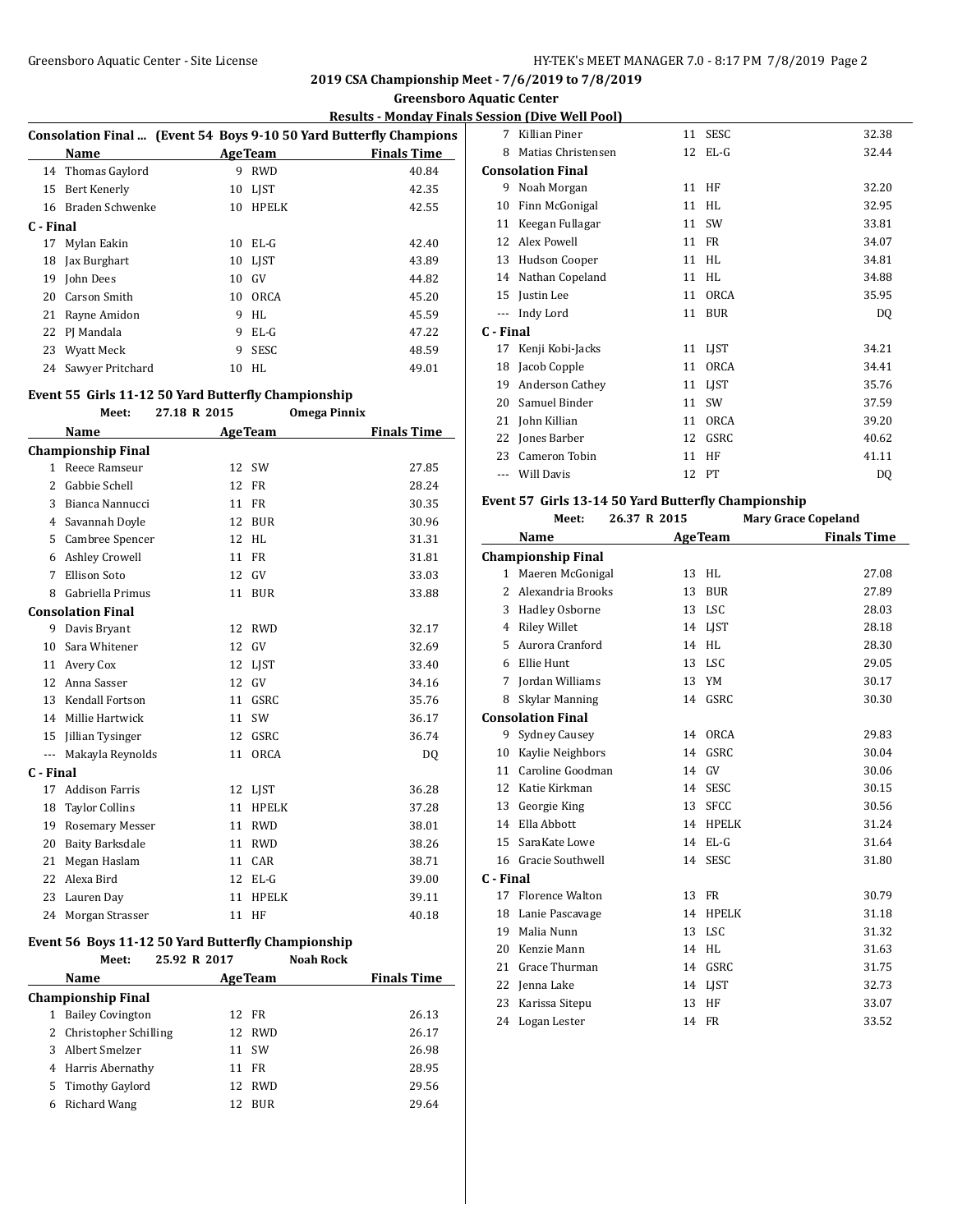#### **Greensboro Aquatic Center**

### **Results - Monday Finals Session (Dive Well Pool)**

| Event 58 Boys 13-14 50 Yard Butterfly Championship |                           |              |                       |                    |  |
|----------------------------------------------------|---------------------------|--------------|-----------------------|--------------------|--|
|                                                    | Meet:                     | 23.80 R 2002 | <b>Robert Padgett</b> |                    |  |
|                                                    | Name                      |              | <b>AgeTeam</b>        | <b>Finals Time</b> |  |
|                                                    | <b>Championship Final</b> |              |                       |                    |  |
| $\mathbf{1}$                                       | Noah Rock                 | 14           | <b>HL</b>             | 23.90              |  |
| 2                                                  | Jason Brooks              | 14           | <b>BUR</b>            | 24.55              |  |
| 3                                                  | Johnny Edwards            | 13           | <b>HPELK</b>          | 25.09              |  |
| 4                                                  | <b>Tanner Holian</b>      | 13           | <b>LIST</b>           | 25.75              |  |
| 5                                                  | Alexander Fink            | 14           | FR                    | 25.89              |  |
| 6                                                  | <b>Riley Parsons</b>      | 13           | GV                    | 26.87              |  |
| 7                                                  | David Masneri             | 13           | <b>BUR</b>            | 27.00              |  |
| 8                                                  | Luke Smelzer              | 14           | SW                    | 27.76              |  |
|                                                    | <b>Consolation Final</b>  |              |                       |                    |  |
| 9                                                  | Vance Bolyard             | 14           | HF                    | 27.00              |  |
| 10                                                 | Jonathan Reynolds         | 14           | GV                    | 27.38              |  |
| 11                                                 | Jack Sullivan             | 14           | <b>SESC</b>           | 27.66              |  |
| $*12$                                              | <b>Sterling Sharpe</b>    | 14           | <b>LIST</b>           | 27.95              |  |
| $*12$                                              | Patrick Barr              | 14           | AFST                  | 27.95              |  |
| 14                                                 | <b>Ben Dahlstedt</b>      | 14           | <b>SFCC</b>           | 28.27              |  |
| 15                                                 | Reid Teoh                 | 13           | HF                    | 28.44              |  |
| 16                                                 | Joseph Kohl               | 14           | <b>FR</b>             | 28.66              |  |
| C - Final                                          |                           |              |                       |                    |  |
| 17                                                 | Andrew Seeber             | 14           | <b>FR</b>             | 27.56              |  |
| 18                                                 | Spencer Mann              | 13           | HL                    | 28.89              |  |
| 19                                                 | Charlie Hager             | 14           | $EL-G$                | 29.08              |  |
| 20                                                 | Michael Harding           | 13           | <b>LIST</b>           | 30.36              |  |
| 21                                                 | Luke Messer               | 13           | <b>RWD</b>            | 30.45              |  |
| 22                                                 | Quintin Clark             | 13           | <b>BUR</b>            | 30.47              |  |
| 23                                                 | Will Hodge                | 13           | GSRC                  | 30.56              |  |
| 24                                                 | AJ Sianis                 | 13           | <b>LSC</b>            | 32.60              |  |

## **Event 59 Girls 15-19 50 Yard Butterfly Championship**

**Meet: 25.16 R 2012 Caitlin Casazza**

|           | Name                      |    | <b>AgeTeam</b> | <b>Finals Time</b> |
|-----------|---------------------------|----|----------------|--------------------|
|           | <b>Championship Final</b> |    |                |                    |
| 1         | Maura Schoppa             | 15 | <b>BUR</b>     | 25.82              |
| 2         | McKenzie Campbell         | 17 | LJST           | 25.87              |
| 3         | Morgan Jones              | 16 | <b>LIST</b>    | 26.39              |
| 4         | <b>Ginny Roman</b>        | 17 | GV             | 27.55              |
| 5         | Hannah Copeland           | 18 | LIST           | 27.72              |
| 6         | Mary Catherine Hoover     | 15 | <b>HL</b>      | 27.77              |
| 7         | Alexandra White           | 17 | <b>SFCC</b>    | 27.80              |
| 8         | <b>Tate Abbott</b>        | 16 | <b>HPELK</b>   | 28.57              |
|           | <b>Consolation Final</b>  |    |                |                    |
| 9         | <b>Caroline Cross</b>     | 15 | GCC            | 28.44              |
| 10        | Claire Sullivan           | 16 | <b>SESC</b>    | 28.74              |
| 11        | Sydney Jordan             | 17 | AFST           | 28.81              |
| 12        | Sunny Xiao                | 16 | <b>BUR</b>     | 28.84              |
| 13        | Caroline McNairy          | 15 | <b>SFCC</b>    | 29.50              |
| 14        | Tyler Coker               | 15 | GCC            | 29.88              |
| 15        | Paige Sigmon              | 17 | GV             | 30.04              |
| 16        | Casey Sutherland          | 15 | HF             | 31.10              |
| C - Final |                           |    |                |                    |
| 17        | <b>Lilly Stephens</b>     | 15 | <b>SW</b>      | 30.26              |
| 18        | Molly Rotunda             | 15 | GV             | 30.43              |

|  | 19 Haley Mann      |    | 15 HL    | 30.49 |
|--|--------------------|----|----------|-------|
|  | 20 Bridget Barr    |    | 15 AFST  | 30.77 |
|  | 21 Remi Kate Short |    | 17 SW    | 30.88 |
|  | 22 Peyton Labiak   |    | 18 HPELK | 31.10 |
|  | 23 Sofia Patton    |    | 16 SESC  | 31.19 |
|  | 24 Rhodes Neese    | 18 | FR       | 31.92 |

#### **Event 60 Boys 15-19 50 Yard Butterfly Championship**

#### **Meet: 22.28 R 2018 Preston Forst**

|           | Name                      |    | <b>AgeTeam</b> | <b>Finals Time</b> |
|-----------|---------------------------|----|----------------|--------------------|
|           | <b>Championship Final</b> |    |                |                    |
|           | 1 Preston Forst           | 17 | <b>HPELK</b>   | 21.69R             |
| 2         | Will Watson               | 17 | <b>HPELK</b>   | 22.92              |
| 3         | Brendan Kornatz           | 18 | <b>FR</b>      | 23.69              |
| 4         | <b>Brooks Farabow</b>     | 16 | SW             | 24.41              |
| 5         | Sam Hayes                 | 18 | GSRC           | 24.49              |
| 6         | Eric Cantrell             | 16 | <b>FR</b>      | 24.55              |
| 7         | Jake Gillispie            | 17 | <b>SFCC</b>    | 24.58              |
| 8         | <b>Curtis Peaslee</b>     | 18 | <b>ORCA</b>    | 24.68              |
|           | Consolation Final         |    |                |                    |
| 9         | Reilly Keaney             | 16 | GV             | 24.65              |
| 10        | Flinn Hering              | 16 | <b>SW</b>      | 25.07              |
| 11        | Julian Maycock            | 16 | <b>LSC</b>     | 25.11              |
| 12        | Alex Miroshnichenko       | 16 | <b>BUR</b>     | 25.15              |
| 13        | Wyatt Guthrie             | 17 | GV             | 25.24              |
| 14        | Mason Hock                | 17 | <b>FR</b>      | 25.35              |
| 15        | Jack Reilly               | 15 | GCC            | 26.60              |
| 16        | Gregory Just              | 17 | <b>LIST</b>    | 27.50              |
| C - Final |                           |    |                |                    |
| 17        | Noah Ramos                | 15 | HF             | 25.68              |
| 18        | Jeff Jones                | 17 | <b>GSRC</b>    | 26.28              |
| 19        | Owen Rock                 | 16 | HI.            | 26.61              |
| 20        | Collin Kaehler            | 17 | <b>SFCC</b>    | 26.67              |
| 21        | Benjamin McDonald         | 16 | GV             | 26.78              |
| 22        | Simon Buckner             | 17 | <b>LIST</b>    | 26.91              |
| 23        | Alexander Rodriguez       | 15 | <b>BUR</b>     | 27.00              |
| $- - -$   | Thomas Ulrich             | 17 | GSRC           | DQ                 |

#### **Event 61 Girls 9-10 100 Yard IM Championship Meet: 1:09.64 R 2005 Halle Beeler**

| MCC.                      |       |                                                                         |                |                           |                    |
|---------------------------|-------|-------------------------------------------------------------------------|----------------|---------------------------|--------------------|
| Name                      |       |                                                                         |                |                           | <b>Finals Time</b> |
|                           |       |                                                                         |                |                           |                    |
| <b>Riley Ramseur</b><br>1 |       | 9                                                                       | <b>SW</b>      |                           | 1:14.66            |
| 34.10                     | 40.56 |                                                                         |                |                           |                    |
| 2                         |       | 10                                                                      | HF             |                           | 1:16.41            |
| 35.76                     | 40.65 |                                                                         |                |                           |                    |
| Lillian Wright            |       | 10                                                                      | <b>RWD</b>     |                           | 1:18.52            |
| 35.49                     | 43.03 |                                                                         |                |                           |                    |
| Reina Liu                 |       | 9                                                                       | <b>BUR</b>     |                           | 1:18.93            |
| 37.39                     | 41.54 |                                                                         |                |                           |                    |
| Emily Lewis<br>5.         |       |                                                                         |                |                           | 1:18.98            |
| 35.55                     | 43.43 |                                                                         |                |                           |                    |
|                           |       | 10                                                                      | <b>HPELK</b>   |                           | 1:19.78            |
| 35.62                     | 44.16 |                                                                         |                |                           |                    |
| Sadie Vest                |       | 10                                                                      | GV             |                           | 1:21.40            |
| 37.57                     | 43.83 |                                                                         |                |                           |                    |
|                           |       | <b>Championship Final</b><br>Brooke Jorgenson<br><b>Addison Spencer</b> | 1.07.07 N 400J | <b>AgeTeam</b><br>10 LJST | Halit Detiti       |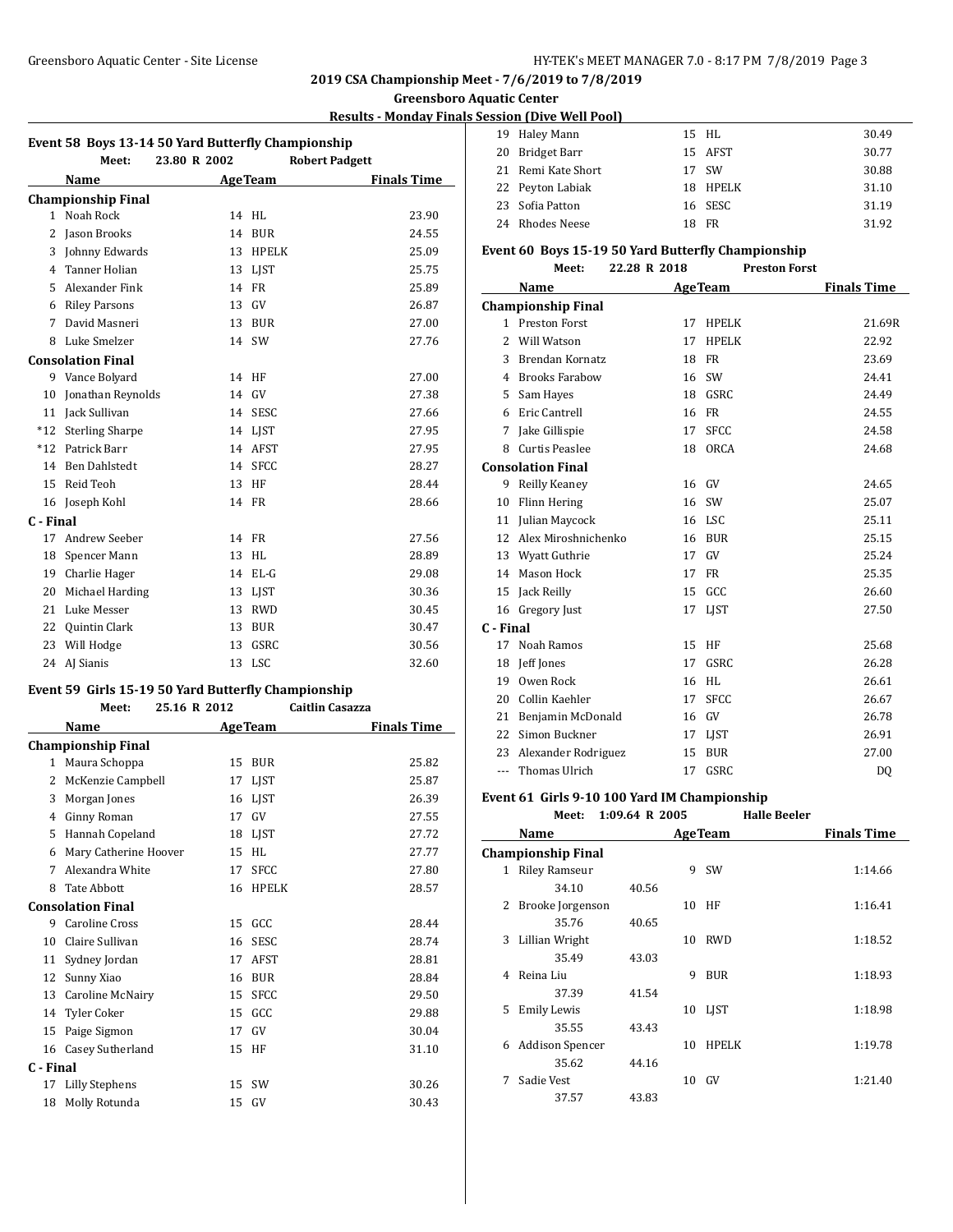**Greensboro Aquatic Center**

### **Results - Monday Finals Session (Dive Well Pool)**

|           |                          |       |    |                 | Championship Final  (Event 61 Girls 9-10 100 Yard IM Championship |
|-----------|--------------------------|-------|----|-----------------|-------------------------------------------------------------------|
|           | Name                     |       |    | <b>Age Team</b> | <b>Finals Time</b>                                                |
|           | 8 Helena Goddard         |       |    | 10 HF           | 1:21.58                                                           |
|           | 37.34                    | 44.24 |    |                 |                                                                   |
|           | <b>Consolation Final</b> |       |    |                 |                                                                   |
|           | 9 Anna Katherine Gill    |       |    | 10 GCC          | 1:22.53                                                           |
|           | 39.25                    | 43.28 |    |                 |                                                                   |
| 10        | Sophie McMasters         |       |    | 10 CAR          | 1:23.31                                                           |
|           | 36.42                    | 46.89 |    |                 |                                                                   |
|           | 11 Catelyn Henderson     |       |    | 10 LJST         | 1:24.10                                                           |
|           | 39.83                    | 44.27 |    |                 |                                                                   |
| 12        | Allyn Cassell            |       |    | 10 EL-G         | 1:27.28                                                           |
|           | 40.46                    | 46.82 |    |                 |                                                                   |
|           | 13 Madeline Mullen       |       |    | 9 GCC           | 1:29.57                                                           |
|           | 41.37                    | 48.20 |    |                 |                                                                   |
|           | 14 Julianna Singleton    |       | 9  | SESC            | 1:29.64                                                           |
| 15        | Alice Deloreto           |       | 9  | GV              | 1:34.85                                                           |
|           | 42.18                    | 52.67 |    |                 |                                                                   |
|           | --- Morgs Bales          |       |    | 10 LJST         | DQ                                                                |
| C - Final |                          |       |    |                 |                                                                   |
| 17        | Emma Ballenger           |       |    | 10 FR           | 1:29.59                                                           |
|           | 40.59                    | 49.00 |    |                 |                                                                   |
|           | 18 Poppy Manning         |       |    | 10 SFCC         | 1:30.77                                                           |
|           | 44.43                    | 46.34 |    |                 |                                                                   |
| 19        | <b>Allison Beuhring</b>  |       | 10 | HL.             | 1:30.93                                                           |
| 20        | Ava Copple               |       | 9  | ORCA            | 1:31.19                                                           |
|           | 41.48                    | 49.71 |    |                 |                                                                   |
| 21        | Player Morris            |       | 10 | HF              | 1:34.26                                                           |
| 22        | <b>Cameron Matthews</b>  |       |    | 10 CAR          | 1:36.63                                                           |
|           | 41.63                    | 55.00 |    |                 |                                                                   |
| 23        | Maddie Jane Fariole      |       |    | 10 AFST         | 1:37.09                                                           |
|           | 42.79                    | 54.30 |    |                 |                                                                   |
|           | Eleanor Leubuscher       |       | 10 | HL              | <b>DQ</b>                                                         |
|           | 46.12                    | 48.79 |    |                 |                                                                   |

#### **Event 62 Boys 9-10 100 Yard IM Championship Meet: 1:10.01 R 2010 Andrew Taylor**

|                          | Name                      |       |    | <b>AgeTeam</b> | <b>Finals Time</b> |
|--------------------------|---------------------------|-------|----|----------------|--------------------|
|                          | <b>Championship Final</b> |       |    |                |                    |
|                          | 1 Nicholas Brooks         |       | 10 | BUR            | 1:10.85            |
|                          | 31.57                     | 39.28 |    |                |                    |
| $\overline{\mathcal{L}}$ | Reade Guthrie             |       | 10 | GV             | 1:12.25            |
|                          | 32.13                     | 40.12 |    |                |                    |
| 3                        | Isaiah Wehe               |       | 10 | FR             | 1:17.17            |
|                          | 35.85                     | 41.32 |    |                |                    |
| 4                        | Leo Cooper                |       | 9  | HL             | 1:19.08            |
|                          | 35.73                     | 43.35 |    |                |                    |
| 5                        | Baxter Lackey             |       |    | 10 SW          | 1:19.38            |
|                          | 36.38                     | 43.00 |    |                |                    |
| 6                        | Collin Auer               |       | 10 | PТ             | 1:22.20            |
|                          | 38.66                     | 43.54 |    |                |                    |
| 7                        | Charlie Vannoy            |       | 10 | SW             | 1:23.01            |
| 8                        | <b>William Preston</b>    |       | 10 | <b>RWD</b>     | 1:25.29            |
|                          | 38.17                     | 47.12 |    |                |                    |
|                          |                           |       |    |                |                    |

|           | <b>Consolation Final</b> |       |    |             |         |
|-----------|--------------------------|-------|----|-------------|---------|
|           | 9 Hunter Lowe            |       |    | 10 SW       | 1:22.14 |
|           | 38.70                    | 43.44 |    |             |         |
| 10        | Fitz Worth               |       |    | 10 GCC      | 1:23.47 |
|           | 11 Hudson Sharpe         |       | 9  | <b>LIST</b> | 1:25.44 |
|           | 38.85                    | 46.59 |    |             |         |
|           | 12 Anderson Slaughter    |       | 10 | RWD         | 1:25.61 |
|           | 38.95                    | 46.66 |    |             |         |
|           | 13 Cheche Zhang          |       |    | 9 BUR       | 1:27.09 |
|           | 39.12                    | 47.97 |    |             |         |
|           | 14 Bryson Gaines         |       | 10 | HF          | 1:27.77 |
|           | 40.21                    | 47.56 |    |             |         |
| 15        | Trey Dickenson           |       | 10 | HPELK       | 1:29.65 |
|           | 42.03                    | 47.62 |    |             |         |
|           | 16 Charlie Mahony        |       |    | 9 FR        | 1:32.48 |
|           | 42.99                    | 49.49 |    |             |         |
| C - Final |                          |       |    |             |         |
|           | 17 Jonathan Adams        |       | 10 | SFCC        | 1:27.91 |
|           | 40.55                    | 47.36 |    |             |         |
|           | 18 Reid Herring          |       | 9  | GSRC        | 1:28.73 |
|           | 42.39                    | 46.34 |    |             |         |
|           | 19 Braden Schwenke       |       | 10 | HPELK       | 1:32.30 |
|           | 44.20                    | 48.10 |    |             |         |
| 20        | Thomas Gaylord           |       | 9  | <b>RWD</b>  | 1:32.53 |
|           | 44.13                    | 48.40 |    |             |         |
| 21        | Avery Mitcham            |       | 9  | SESC        | 1:34.66 |
|           | 42.50                    | 52.16 |    |             |         |
| 22        | Fin Millard              |       | 10 | FR          | 1:34.83 |
| 23        | Hart Adams               |       | 10 | GSRC        | 1:35.75 |
|           | 48.16                    | 47.59 |    |             |         |
|           | 24 Gray Tilley           |       |    | 10 GCC      | 1:36.24 |
|           | 45.51                    | 50.73 |    |             |         |

# **Event 63 Girls 11-12 100 Yard IM Championship**

| Meet: 1:02.03 R 2015 | <b>Emily Ally</b> |
|----------------------|-------------------|
|                      |                   |

|      | Name                      |       | <b>AgeTeam</b> | <b>Finals Time</b> |
|------|---------------------------|-------|----------------|--------------------|
|      | <b>Championship Final</b> |       |                |                    |
|      | 1 Gabbie Schell           |       | 12 FR          | 1:06.49            |
|      | 30.02                     | 36.47 |                |                    |
| 2    | Madison Jones             |       | 12 LJST        | 1:07.15            |
|      | 30.22                     | 36.93 |                |                    |
| 3    | Bianca Nannucci           |       | 11 FR          | 1:07.83            |
|      | 31.10                     | 36.73 |                |                    |
| 4    | Mirabella Grubb           |       | 11 GV          | 1:12.79            |
|      | 34.34                     | 38.45 |                |                    |
| $*5$ | Cambree Spencer           |       | 12 HL          | 1:14.87            |
|      | 33.22                     | 41.65 |                |                    |
|      | *5 Lexi Coker             |       | 12 GCC         | 1:14.87            |
|      | 36.01                     | 38.86 |                |                    |
| 7    | Elle Lackey               |       | 12 SW          | 1:14.99            |
|      | 34.22                     | 40.77 |                |                    |
| 8    | Kaitlyn Lewis             |       | 12 LJST        | 1:16.29            |
|      | 36.07                     | 40.22 |                |                    |
|      | <b>Consolation Final</b>  |       |                |                    |
| 9    | Macy Bolyard              |       | 12 HF          | 1:13.67            |
|      | 33.62                     | 40.05 |                |                    |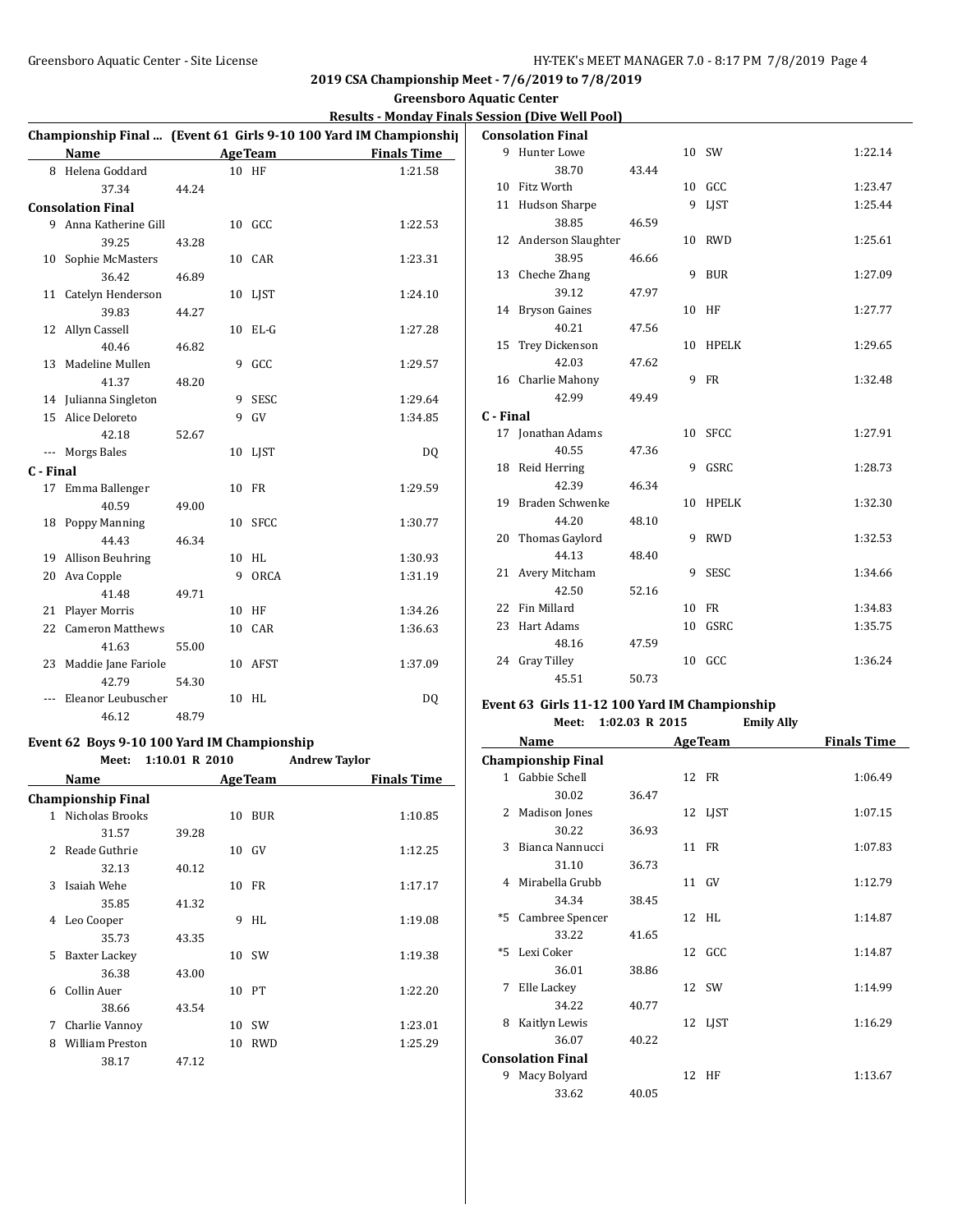## **Greensboro Aquatic Center**

|  | <b>Results - Monday Finals Session (Dive Well Pool)</b> |  |  |
|--|---------------------------------------------------------|--|--|
|--|---------------------------------------------------------|--|--|

|           |                        |       |    |                | Consolation Final  (Event 63 Girls 11-12 100 Yard IM Championship) |
|-----------|------------------------|-------|----|----------------|--------------------------------------------------------------------|
|           | Name                   |       |    | <b>AgeTeam</b> | <b>Finals Time</b>                                                 |
|           | 10 Abigail Schilling   |       |    | 11 RWD         | 1:14.09                                                            |
|           | 33.71                  | 40.38 |    |                |                                                                    |
|           | 11 Anna Grace Reynolds |       |    | 12 GV          | 1:16.22                                                            |
|           | 36.52                  | 39.70 |    |                |                                                                    |
|           | 12 Anna Sasser         |       |    | 12 GV          | 1:17.63                                                            |
|           | 35.66                  | 41.97 |    |                |                                                                    |
| 13        | Hayden Lowe            |       |    | 12 SW          | 1:17.93                                                            |
|           | 36.83                  | 41.10 |    |                |                                                                    |
|           | 14 Jillian Pettie      |       |    | 12 HPELK       | 1:18.28                                                            |
|           | 35.98                  | 42.30 |    |                |                                                                    |
|           | 15 Allie Nelson        |       |    | 11 HL          | 1:20.21                                                            |
|           | 37.92                  | 42.29 |    |                |                                                                    |
|           | 16 Jillian Tysinger    |       |    | 12 GSRC        | 1:20.73                                                            |
|           | 37.68                  | 43.05 |    |                |                                                                    |
| C - Final |                        |       |    |                |                                                                    |
|           | 17 Elly Martin         |       |    | 12 HL          | 1:20.98                                                            |
|           | 37.58                  | 43.40 |    |                |                                                                    |
| 18        | Millie Hartwick        |       |    | 11 SW          | 1:21.35                                                            |
|           | 36.70                  | 44.65 |    |                |                                                                    |
|           | 19 Gabriella Primus    |       |    | 11 BUR         | 1:22.15                                                            |
|           | 36.13                  | 46.02 |    |                |                                                                    |
|           | 20 Allie Kinlaw        |       |    | 12 FR          | 1:22.29                                                            |
|           | 38.16                  | 44.13 |    |                |                                                                    |
|           | 21 Kendall Fortson     |       | 11 | GSRC           | 1:23.94                                                            |
|           | 37.66                  | 46.28 |    |                |                                                                    |
|           | 22 Harleigh Scott      |       |    | 11 SESC        | 1:25.06                                                            |
|           | 37.96                  | 47.10 |    |                |                                                                    |
|           | 23 Makayla Reynolds    |       |    | 11 ORCA        | 1:25.39                                                            |
|           | 37.63                  | 47.76 |    |                |                                                                    |
|           | 24 Lauren Day          |       | 11 | <b>HPELK</b>   | 1:28.79                                                            |
|           | 42.05                  | 46.74 |    |                |                                                                    |

# **Event 64 Boys 11-12 100 Yard IM Championship**

|                          | Meet:                     | 1:00.67 R $7/8/2019$ |    |                | <b>Griffin Jones</b> |                    |
|--------------------------|---------------------------|----------------------|----|----------------|----------------------|--------------------|
|                          | Name                      |                      |    | <b>AgeTeam</b> |                      | <b>Finals Time</b> |
|                          | <b>Championship Final</b> |                      |    |                |                      |                    |
|                          | 1 Griffin Jones           |                      |    | 12 SW          |                      | 58.64R             |
|                          | 26.98                     | 31.66                |    |                |                      |                    |
| 2                        | Walker Lin                |                      |    | 12 HL          |                      | 1:02.68            |
|                          | 29.41                     | 33.27                |    |                |                      |                    |
| 3                        | Harris Abernathy          |                      |    | 11 FR          |                      | 1:06.70            |
|                          | 30.23                     | 36.47                |    |                |                      |                    |
| 4                        | Casey Shaw                |                      |    | 12 BUR         |                      | 1:09.17            |
|                          | 30.73                     | 38.44                |    |                |                      |                    |
| 5                        | Luke Golinski             |                      | 11 | AFST           |                      | 1:13.79            |
| 6                        | Ryan Masneri              |                      | 11 | BUR            |                      | 1:13.99            |
|                          | 35.07                     | 38.92                |    |                |                      |                    |
| 7                        | Noah Morgan               |                      |    | 11 HF          |                      | 1:14.46            |
|                          | 34.15                     | 40.31                |    |                |                      |                    |
| 8                        | Sam Lavinder              |                      | 11 | <b>ORCA</b>    |                      | 1:17.84            |
|                          | 36.21                     | 41.63                |    |                |                      |                    |
| <b>Consolation Final</b> |                           |                      |    |                |                      |                    |
| 9                        | Keegan Fullagar           |                      |    | 11 SW          |                      | 1:16.41            |

| 10        | Matias Christensen  |       | 12 EL-G  | 1:17.04 |
|-----------|---------------------|-------|----------|---------|
|           | 34.81               | 42.23 |          |         |
|           | 11 William Kerrigan |       | 12 HL    | 1:17.17 |
|           | 35.96               | 41.21 |          |         |
|           | 12 Clark Wahlberg   |       | 11 FR    | 1:18.58 |
|           | 36.61               | 41.97 |          |         |
|           | 13 Matt Mungas      |       | 11 ORCA  | 1:19.09 |
|           | 37.51               | 41.58 |          |         |
|           | 14 Barrett Thurman  |       | 12 GSRC  | 1:19.44 |
|           | 35.60               | 43.84 |          |         |
|           | 15 Nathan Copeland  |       | 11 HL    | 1:19.46 |
|           | 37.89               | 41.57 |          |         |
|           | 16 Alex Powell      |       | 11 FR    | 1:20.00 |
|           | 37.11               | 42.89 |          |         |
| C - Final |                     |       |          |         |
|           | 17 Jude Guyler      |       | 11 RWD   | 1:23.51 |
|           | 39.16               | 44.35 |          |         |
|           | 18 Wesley Teoh      |       | 11 HF    | 1:23.78 |
|           | 39.03               | 44.75 |          |         |
|           | 19 Sal Strafaci     |       | 11 EL-G  | 1:28.18 |
|           | 41.77               | 46.41 |          |         |
|           | 20 Keegan Briers    |       | 12 SESC  | 1:29.05 |
|           | 40.28               | 48.77 |          |         |
|           | 21 Jude Cooper      |       | 11 SESC  | 1:38.35 |
|           | 46.62               | 51.73 |          |         |
|           | 22 Angel Garcia     |       | 11 HPELK | 1:47.44 |
|           | 50.44               | 57.00 |          |         |
| ---       | <b>Bruno Rivas</b>  |       | 11 RWD   | DQ      |
|           | 42.25               | 51.11 |          |         |
| ---       | Finley Woyhan       |       | 11 CAR   | DQ      |
|           | 43.54               | 51.93 |          |         |

### **Event 65 Girls 13-14 100 Yard IM Championship**

|                | Meet:                     | 59.84 R 2015 |    |                | <b>McKenzie Campbell</b> |
|----------------|---------------------------|--------------|----|----------------|--------------------------|
|                | Name                      |              |    | <b>AgeTeam</b> | <b>Finals Time</b>       |
|                | <b>Championship Final</b> |              |    |                |                          |
|                | 1 Maeren McGonigal        |              |    | 13 HL          | 1:02.19                  |
|                | 28.60                     | 33.59        |    |                |                          |
| $\overline{2}$ | Hadley Osborne            |              |    | 13 LSC         | 1:03.80                  |
|                | 29.80                     | 34.00        |    |                |                          |
| *3             | <b>Riley Willet</b>       |              |    | 14 LJST        | 1:04.17                  |
|                | 30.36                     | 33.81        |    |                |                          |
| *3             | <b>Sydney Roberts</b>     |              |    | $14$ GV        | 1:04.21                  |
| 5              | Alexandria Brooks         |              | 13 | BUR            | 1:04.77                  |
|                | 30.50                     | 34.27        |    |                |                          |
| 6              | Rori Rountree             |              |    | 13 RWD         | 1:06.09                  |
|                | 30.73                     | 35.36        |    |                |                          |
| 7              | Caroline Cox              |              |    | 14 HL          | 1:08.09                  |
| 8              | Jordan Williams           |              |    | 13 YM          | 1:09.02                  |
|                | 31.27                     | 37.75        |    |                |                          |
|                | <b>Consolation Final</b>  |              |    |                |                          |
| 9              | Hannah Wachendorfer       |              |    | 14 HF          | 1:10.07                  |
| 10             | Kaylie Neighbors          |              |    | 14 GSRC        | 1:11.41                  |
|                | 30.96                     | 40.45        |    |                |                          |
|                | 11 Lanie Pascavage        |              |    | 14 HPELK       | 1:11.43                  |
|                | 32.37                     | 39.06        |    |                |                          |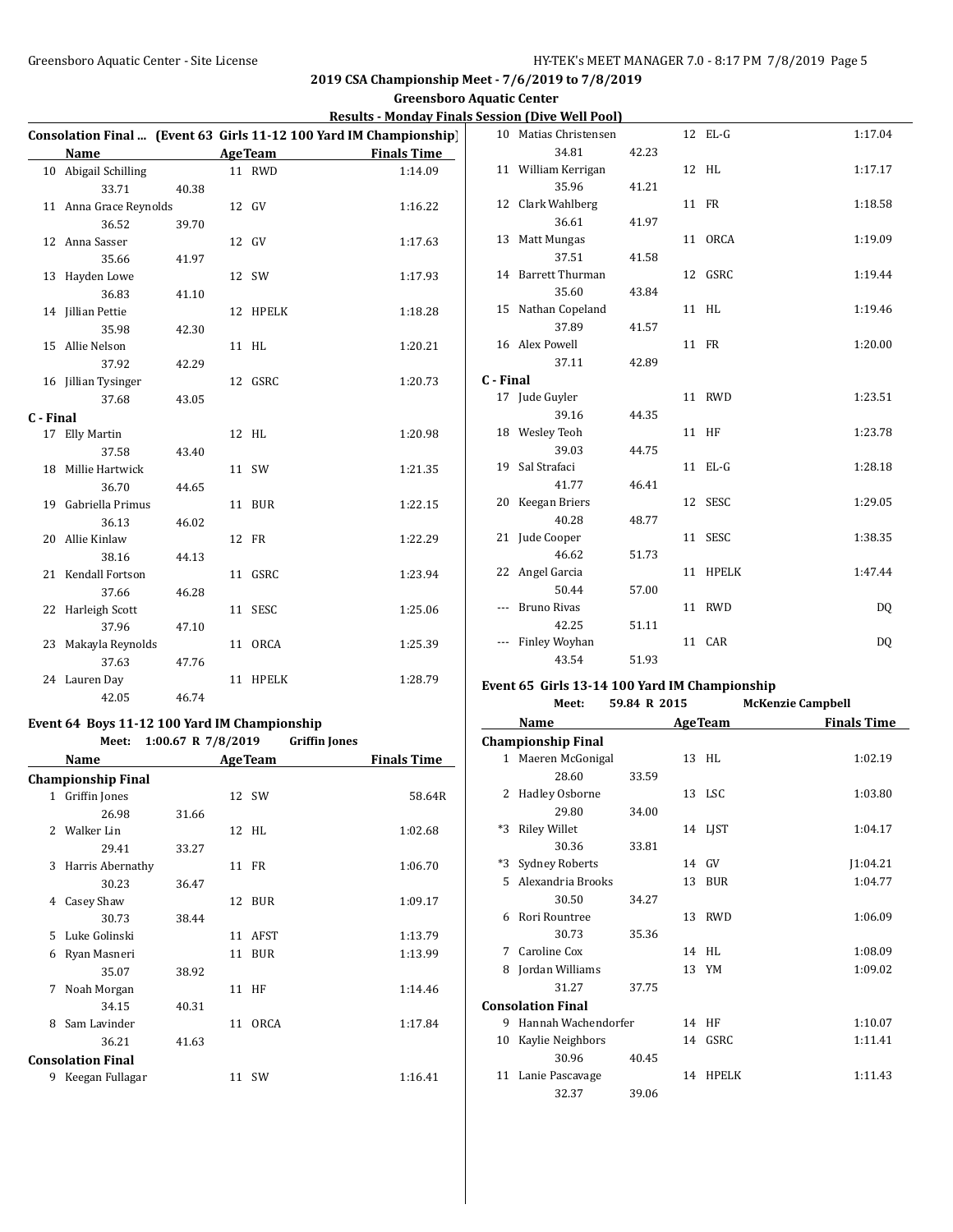### **Greensboro Aquatic Center**

### **Results - Monday Finals Session (Dive Well Pool)**

ŀ,

|           |                      |       |                | Consolation Final  (Event 65 Girls 13-14 100 Yard IM Championship) |
|-----------|----------------------|-------|----------------|--------------------------------------------------------------------|
|           | Name                 |       | <b>AgeTeam</b> | <b>Finals Time</b>                                                 |
| 12        | Sienna Coker         |       | 13 GCC         | 1:11.71                                                            |
|           | 32.78                | 38.93 |                |                                                                    |
| 13        | Skylar Manning       |       | 14 GSRC        | 1:11.81                                                            |
|           | 30.73                | 41.08 |                |                                                                    |
|           | 14 Katie Kirkman     |       | 14 SESC        | 1:11.84                                                            |
|           | 32.73                | 39.11 |                |                                                                    |
|           | 15 Kayla Walsh       |       | 14 GV          | 1:13.96                                                            |
|           | 32.84                | 41.12 |                |                                                                    |
| 16        | Ella Abbott          |       | 14 HPELK       | 1:14.75                                                            |
|           | 34.30                | 40.45 |                |                                                                    |
| C - Final |                      |       |                |                                                                    |
|           | 17 Claire Holland    |       | 14 FR          | 1:13.18                                                            |
|           | 31.94                | 41.24 |                |                                                                    |
|           | 18 Florence Walton   |       | 13 FR          | 1:13.29                                                            |
|           | 32.24                | 41.05 |                |                                                                    |
|           | 19 Kenzie Mann       |       | 14 HL          | 1:15.22                                                            |
|           | 34.46                | 40.76 |                |                                                                    |
|           | 20 Kate Abernathy    |       | 14 FR          | 1:15.59                                                            |
|           | 34.30                | 41.29 |                |                                                                    |
|           | 21 Marianna Mejia    |       | 13 BUR         | 1:15.75                                                            |
|           | 34.60                | 41.15 |                |                                                                    |
| 22        | <b>Emily Stevens</b> |       | 14 BUR         | 1:17.42                                                            |
|           | 34.49                | 42.93 |                |                                                                    |
|           | 23 Carlyle Lowe      |       | 14 SW          | 1:17.70                                                            |
|           | 34.74                | 42.96 |                |                                                                    |
|           | 24 Riley Brundage    |       | 13 AFST        | 1:18.36                                                            |
|           | 36.54                | 41.82 |                |                                                                    |

### **Event 66 Boys 13-14 100 Yard IM Championship**

|    | Meet:                     | 53.91 R 2002 |                | <b>Robert Padgett</b> |
|----|---------------------------|--------------|----------------|-----------------------|
|    | Name                      |              | <b>AgeTeam</b> | <b>Finals Time</b>    |
|    | <b>Championship Final</b> |              |                |                       |
|    | 1 Noah Rock               |              | 14 HL          | 55.86                 |
| 2  | Jason Brooks              |              | 14 BUR         | 56.65                 |
|    | 26.15                     | 30.50        |                |                       |
| 3  | <b>Brady Dole</b>         |              | 14 EL-G        | 58.45                 |
|    | 26.03                     | 32.42        |                |                       |
| 4  | David Masneri             |              | 13 BUR         | 58.46                 |
|    | 27.98                     | 30.48        |                |                       |
| 5  | Mark Brown                |              | 13 YM          | 59.16                 |
|    | 28.16                     | 31.00        |                |                       |
| 6  | <b>Brooks Gray</b>        |              | 14 GV          | 59.89                 |
| 7  | Andrew Seeber             |              | 14 FR          | 1:01.90               |
|    | 27.91                     | 33.99        |                |                       |
| 8  | Luke Smelzer              |              | 14 SW          | 1:04.90               |
|    | 29.46                     | 35.44        |                |                       |
|    | <b>Consolation Final</b>  |              |                |                       |
|    | 9 Sterling Sharpe         |              | 14 LIST        | 1:04.61               |
|    | 29.30                     | 35.31        |                |                       |
|    | 10 Will Jacobs            |              | 13 SW          | 1:05.48               |
|    | 30.73                     | 34.75        |                |                       |
| 11 | Charlie Hager             |              | $14$ EL-G      | 1:06.25               |
|    | 31.32                     | 34.93        |                |                       |
|    |                           |              |                |                       |

|           | 12 Reid Teoh      |       |    | 13 HF   | 1:06.33 |
|-----------|-------------------|-------|----|---------|---------|
|           | 30.32             | 36.01 |    |         |         |
|           | 13 Davis Mohorn   |       |    | 13 GCC  | 1:06.82 |
|           | 31.56             | 35.26 |    |         |         |
|           | 14 Spencer Mann   |       |    | 13 HL   | 1:07.10 |
|           | 15 Carter Warrick |       | 13 | RWD     | 1:07.55 |
|           | 31.81             | 35.74 |    |         |         |
|           | 16 Brady Rolland  |       |    | 14 BUR  | 1:08.51 |
|           | 32.56             | 35.95 |    |         |         |
| C - Final |                   |       |    |         |         |
|           | 17 John Copeland  |       |    | 13 HL   | 1:07.17 |
|           | 31.45             | 35.72 |    |         |         |
|           | 18 AJ Sianis      |       |    | 13 LSC  | 1:11.12 |
|           | 33.25             | 37.87 |    |         |         |
|           | 19 Clayton Mungas |       |    | 13 ORCA | 1:13.05 |
|           | 35.28             | 37.77 |    |         |         |
|           | 20 Sam Rindal     |       |    | 14 AFST | 1:13.39 |
|           | 33.19             | 40.20 |    |         |         |
|           | 21 Drew McCormack |       |    | 13 GV   | 1:15.20 |
|           | 36.90             | 38.30 |    |         |         |
|           | 22 Kane Bruton    |       |    | 13 CAR  | 1:15.88 |
|           | 33.11             | 42.77 |    |         |         |
|           | 23 Jack Albert    |       |    | 14 GCC  | 1:18.63 |
|           | 37.83             | 40.80 |    |         |         |
|           | Brandon Alker     |       |    | 13 AFST | DQ      |
|           | 31.26             | 36.80 |    |         |         |

### **Event 67 Girls 15-19 100 Yard IM Championship**

**Meet: 58.48 R 2012 Caitlin Casazza**

|    | Name                      |       |    | <b>AgeTeam</b> | <b>Finals Time</b> |
|----|---------------------------|-------|----|----------------|--------------------|
|    | <b>Championship Final</b> |       |    |                |                    |
|    | 1 McKenzie Campbell       |       |    | 17 LJST        | 59.04              |
| 2  | Morgan Jones              |       | 16 | LJST           | 59.30              |
|    | 27.85                     | 31.45 |    |                |                    |
| 3  | Abigail Schoppa           |       |    | 16 BUR         | 1:02.56            |
|    | 29.14                     | 33.42 |    |                |                    |
| 4  | Anna Harshaw              |       |    | 17 GV          | 1:04.42            |
|    | 30.43                     | 33.99 |    |                |                    |
| 5  | Sinclair Holian           |       |    | 17 LJST        | 1:04.43            |
|    | 29.19                     | 35.24 |    |                |                    |
| 6  | Mary Catherine Hoover     |       |    | 15 HL          | 1:04.45            |
|    | 29.37                     | 35.08 |    |                |                    |
| 7  | Jennings Lin              |       |    | 16 HL          | 1:04.63            |
|    | 31.29                     | 33.34 |    |                |                    |
| 8  | Kourtney Cook             |       |    | 15 SESC        | 1:05.44            |
|    | <b>Consolation Final</b>  |       |    |                |                    |
|    | 9 Eliza Gesse             |       |    | 16 GCC         | 1:04.86            |
|    | 30.48                     | 34.38 |    |                |                    |
|    | 10 Sunny Xiao             |       |    | 16 BUR         | 1:05.26            |
|    | 30.83                     | 34.43 |    |                |                    |
| 11 | Lillie Smith              |       |    | 15 GV          | 1:06.34            |
|    | 29.48                     | 36.86 |    |                |                    |
| 12 | Rylie Murphy              |       | 15 | <b>HPELK</b>   | 1:06.89            |
|    | 30.09                     | 36.80 |    |                |                    |
|    | 13 Lauren Gregory         |       |    | 16 BUR         | 1:07.33            |
|    | 31.00                     | 36.33 |    |                |                    |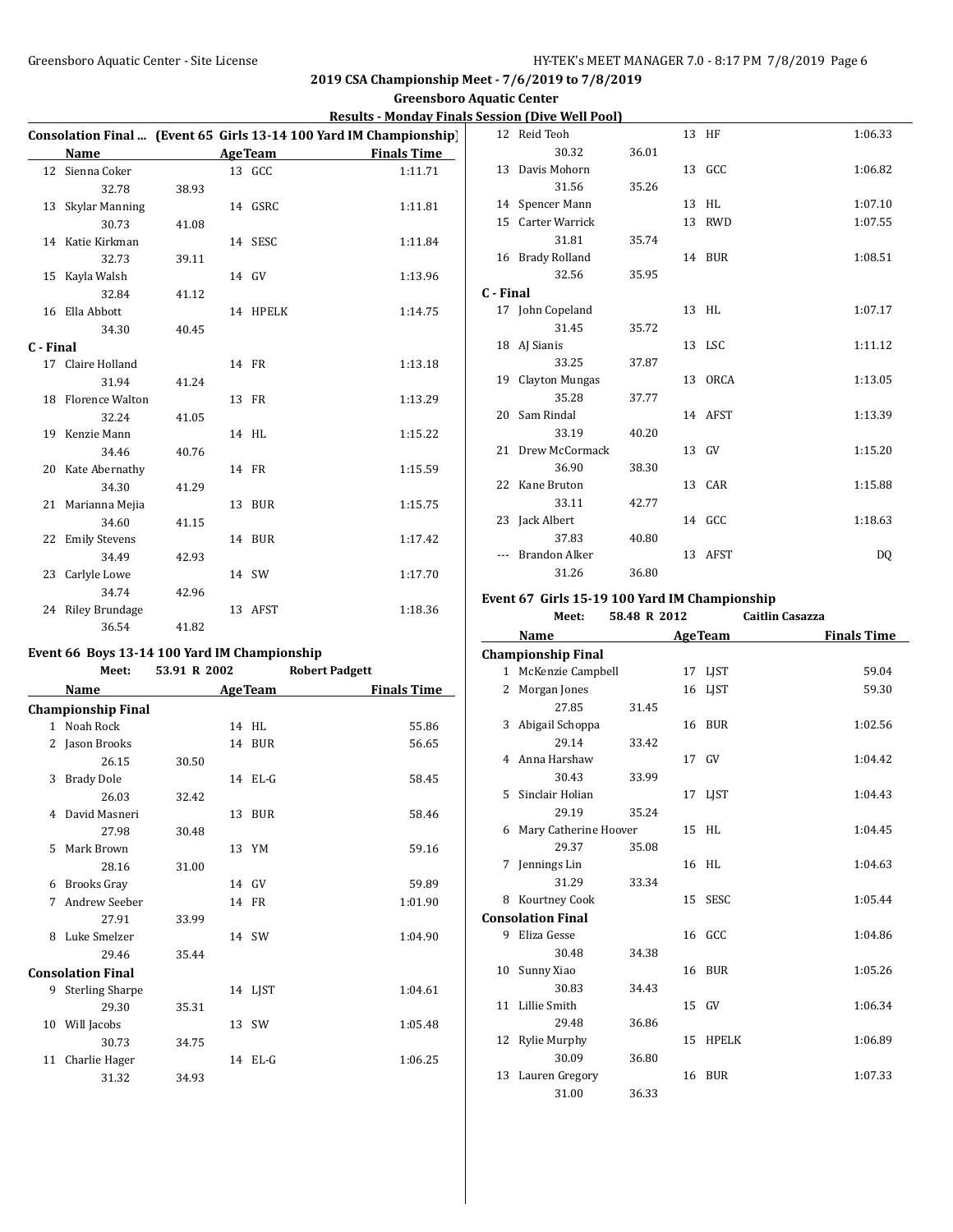#### **Greensboro Aquatic Center**

### **Results - Monday Finals Session (Dive Well Pool)**

|           |                         |       |    |                | Consolation Final  (Event 67 Girls 15-19 100 Yard IM Championship) |
|-----------|-------------------------|-------|----|----------------|--------------------------------------------------------------------|
|           | Name                    |       |    | <b>AgeTeam</b> | <b>Finals Time</b>                                                 |
|           | 14 Laura Harris         |       |    | 18 FR          | 1:08.68                                                            |
|           | 31.41                   | 37.27 |    |                |                                                                    |
|           | 15 Caroline McNairy     |       |    | 15 SFCC        | 1:08.84                                                            |
|           | 31.01                   | 37.83 |    |                |                                                                    |
|           | 16 Annie Grove          |       |    | 16 EL-G        | 1:09.52                                                            |
|           | 32.83                   | 36.69 |    |                |                                                                    |
| C - Final |                         |       |    |                |                                                                    |
| 17        | Molly Rotunda           |       |    | 15 GV          | 1:09.99                                                            |
|           | 30.97                   | 39.02 |    |                |                                                                    |
|           | 18 Anabelle Short       |       |    | 15 SW          | 1:10.32                                                            |
|           | 31.63                   | 38.69 |    |                |                                                                    |
| 19        | MaryAnn Edmonds         |       |    | $15$ EL-G      | 1:11.17                                                            |
|           | 33.04                   | 38.13 |    |                |                                                                    |
| 20        | <b>Hayley Salthouse</b> |       |    | 16 GSRC        | 1:11.34                                                            |
|           | 31.99                   | 39.35 |    |                |                                                                    |
| 21        | Haley Mann              |       |    | 15 HL          | 1:11.43                                                            |
|           | 32.77                   | 38.66 |    |                |                                                                    |
|           | 22 Lilly Stephens       |       |    | 15 SW          | 1:12.01                                                            |
|           | 32.70                   | 39.31 |    |                |                                                                    |
| 23        | Peyton Labiak           |       | 18 | HPELK          | 1:13.80                                                            |
|           | 33.13                   | 40.67 |    |                |                                                                    |
|           | 24 Lindsay Scott        |       |    | 15 SESC        | 1:14.45                                                            |
|           | 34.89                   | 39.56 |    |                |                                                                    |

#### **Event 68 Boys 15-19 100 Yard IM Championship**

|                | Meet:                     | 51.36 R 2018 | <b>Preston Forst</b> |                    |
|----------------|---------------------------|--------------|----------------------|--------------------|
|                | Name                      |              | <b>AgeTeam</b>       | <b>Finals Time</b> |
|                | <b>Championship Final</b> |              |                      |                    |
|                | 1 Preston Forst           |              | 17 HPELK             | 49.77R             |
|                | 23.33                     | 26.44        |                      |                    |
| $\overline{c}$ | <b>Thomas Hamlet</b>      |              | 18 HPELK             | 50.67R             |
|                | 22.65                     | 28.02        |                      |                    |
| 3              | <b>Tanner Hering</b>      |              | 17 SW                | 52.53              |
|                | 24.30                     | 28.23        |                      |                    |
| 4              | Reid Mikuta               |              | 17 SW                | 52.74              |
|                | 25.46                     | 27.28        |                      |                    |
| 5              | Robert Tars               |              | 15 AFST              | 53.71              |
|                | 25.35                     | 28.36        |                      |                    |
|                | 6 Will Watson             |              | 17 HPELK             | 54.00              |
|                | 24.58                     | 29.42        |                      |                    |
| 7              | Craig Herndon             |              | 18 FR                | 54.38              |
|                | 24.69                     | 29.69        |                      |                    |
| 8              | Reilly Keaney             |              | 16 GV                | 54.92              |
|                | 25.77                     | 29.15        |                      |                    |
|                | <b>Consolation Final</b>  |              |                      |                    |
| 9              | Flinn Hering              |              | 16 SW                | 55.76              |
|                | 25.84                     | 29.92        |                      |                    |
|                | 10 Julian Maycock         |              | 16 LSC               | 56.78              |
|                | 26.65                     | 30.13        |                      |                    |
| 11             | Matthew Wachendorfer      |              | 15 HF                | 57.54              |
|                | 27.08                     | 30.46        |                      |                    |
|                | 12 Alex Miroshnichenko    |              | 16 BUR               | 59.13              |
|                | 27.26                     | 31.87        |                      |                    |
|                |                           |              |                      |                    |

|           | 13 Wyatt Guthrie     |       |    | 17 GV    | 59.15   |
|-----------|----------------------|-------|----|----------|---------|
|           | 25.80                | 33.35 |    |          |         |
|           | 14 Danny Gatling     |       |    | 15 LJST  | 59.29   |
|           | 27.37                | 31.92 |    |          |         |
|           | 15 Jack Reilly       |       |    | 15 GCC   | 1:00.40 |
|           | 27.43                | 32.97 |    |          |         |
|           | 16 Ethan Pollina     |       |    | 15 RWD   | 1:01.06 |
|           | 26.77                | 34.29 |    |          |         |
| C - Final |                      |       |    |          |         |
|           | 17 Noah Ramos        |       |    | 15 HF    | 59.35   |
|           | 26.23                | 33.12 |    |          |         |
| 18        | Owen Rock            |       |    | 16 HL    | 1:01.47 |
|           | 28.31                | 33.16 |    |          |         |
| 19        | Benjamin Peterson    |       |    | 15 FR    | 1:01.60 |
|           | 28.30                | 33.30 |    |          |         |
|           | 20 Thomas Stewart    |       |    | 16 GCC   | 1:01.86 |
|           | 28.44                | 33.42 |    |          |         |
|           | 21 Benjamin McDonald |       |    | 16 GV    | 1:01.96 |
|           | 29.03                | 32.93 |    |          |         |
|           | 22 Benjamin Seeber   |       |    | 18 FR    | 1:02.80 |
|           | 28.49                | 34.31 |    |          |         |
|           | 23 Willie Caviness   |       | 18 | $EL-G$   | 1:03.53 |
| 24        | Will Swofford        |       | 17 | $E1 - G$ | 1:07.15 |
|           | 28.41                | 38.74 |    |          |         |

# **Event 69 Girls 8 & Under 100 Yard Freestyle Relay Championship Meet: 1:05.52 R 2014 Lawndale Lizards**

#### **G Hunt, C Forst, M Nunn, E Hunt**

|              | <b>Team</b>             |       | Relay                      | <b>Finals Time</b> |
|--------------|-------------------------|-------|----------------------------|--------------------|
| $\mathbf{1}$ | <b>FR</b>               |       | A                          | 1:10.41            |
|              | 1) Mady Ballenger 8     |       | 2) Ella Abernathy 7        |                    |
|              | 3) Eden Wehe 8          |       | 4) Camille Millard 8       |                    |
|              | 37.70                   | 32.71 |                            |                    |
| 2            | GCC.                    |       | A                          | 1:13.08            |
|              | 1) Margot Ramsey 7      |       | 2) Mary Kennedy Suire 8    |                    |
|              | 3) Ella Woods 8         |       | 4) Annie Donovan 8         |                    |
|              | 37.20                   | 35.88 |                            |                    |
| 3            | <b>SFCC</b>             |       | A                          | 1:13.68            |
|              | 1) Evelyn Braden 8      |       | 2) Alexandra Tuma 7        |                    |
|              | 3) Lilly James Kesler 8 |       | 4) Penelope King 8         |                    |
|              | 37.27                   | 36.41 |                            |                    |
| 4            | <b>SW</b>               |       | A                          | 1:16.99            |
|              | 1) Rawlings Poole 8     |       | 2) Stella Frick 8          |                    |
|              | 3) Sara Maley 8         |       | 4) Mary Elizabeth Willis 8 |                    |
| 5.           | GV                      |       | A                          | 1:17.29            |
|              | 1) Kylie Grace Holmes 7 |       | 2) Violet VanVooren 8      |                    |
|              | 3) Annalise Parsons 8   |       | 4) Morgan Coyne 8          |                    |
|              | 39.65                   | 37.64 |                            |                    |
| 6            | HF                      |       | A                          | 1:20.85            |
|              | 1) Eve Morgan 8         |       | 2) Shelby Dugas 8          |                    |
|              | 3) Emily Jorgenson 7    |       | 4) Emily Tabori 8          |                    |
|              | 46.45                   | 34.40 |                            |                    |
| 7            | <b>ORCA</b>             |       | A                          | 1:21.12            |
|              | 1) Mallory McDonald 7   |       | 2) Alania Atkins 7         |                    |
|              | 3) Gracyn Siler 8       |       | 4) Avery Smith 7           |                    |
|              | 41.48                   | 39.64 |                            |                    |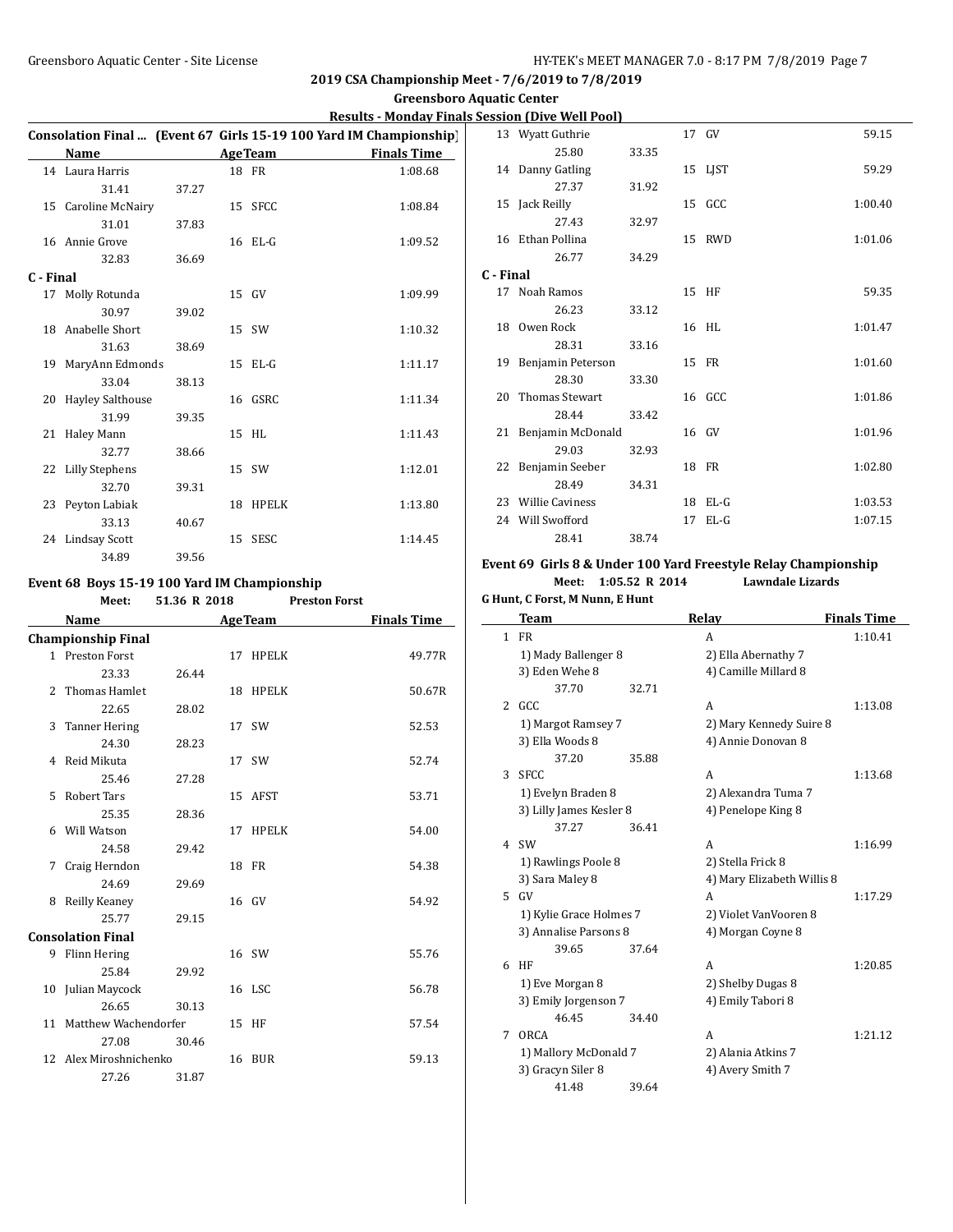# **Greensboro Aquatic Center**

# **Results - Monday Finals Session (Dive Well Pool)**

|    | Team                   |       | (Event 69 Girls 8 & Under 100 Yard Freestyle Relay Championship)<br>Relay | <b>Finals Time</b> |
|----|------------------------|-------|---------------------------------------------------------------------------|--------------------|
| 8  | CAR                    |       | A                                                                         | 1:23.11            |
|    | 1) Kate Osl 8          |       | 2) Molly Inscore 8                                                        |                    |
|    | 3) Ashton Matthews 8   |       | 4) Madison Gann 8                                                         |                    |
|    | 47.99                  | 35.12 |                                                                           |                    |
|    | 9 LJST                 |       | A                                                                         | 1:24.85            |
|    | 1) Molly Smith 8       |       | 2) Brooke Henderson 7                                                     |                    |
|    | 3) Claire Curran 8     |       | 4) Maye Kenerly 8                                                         |                    |
| 10 | <b>SESC</b>            |       | A                                                                         | 1:29.14            |
|    | 1) Adah Zimmer 8       |       | 2) Kolbi Hanson 7                                                         |                    |
|    | 3) Elin Dimmick 8      |       | 4) Meagan Stewart 8                                                       |                    |
|    | 49.02                  | 40.12 |                                                                           |                    |
| 11 | <b>RWD</b>             |       | A                                                                         | 1:29.24            |
|    | 1) Avery Wolf 8        |       | 2) Henley Barksdale 7                                                     |                    |
|    | 3) Caroline Metz 7     |       | 4) Emily Vary 8                                                           |                    |
|    | 46.77                  | 42.47 |                                                                           |                    |
| 12 | HL                     |       | A                                                                         | 1:30.77            |
|    | 1) Attley Agruso 8     |       | 2) Lilly Todd 6                                                           |                    |
|    | 3) Addy Beuhring 7     |       | 4) Genevieve Balfour 8                                                    |                    |
|    | 46.56                  | 44.21 |                                                                           |                    |
|    | 13 EL-G                |       | A                                                                         | 1:32.06            |
|    | 1) Auburn Whitehurst 6 |       | 2) Emma Soots 8                                                           |                    |
|    | 3) Naomi Ballie 8      |       | 4) Hollan Kennedy 8                                                       |                    |
|    | 45.78                  | 46.28 |                                                                           |                    |
| 14 | GSRC                   |       | A                                                                         | 1:40.07            |
|    | 1) Mia Gujrati 8       |       | 2) Summer Koechert 8                                                      |                    |
|    | 3) Brynn Herring 7     |       | 4) Micah Moody 8                                                          |                    |
|    | 46.52                  | 53.55 |                                                                           |                    |
|    | 15 AFST                |       | A                                                                         | 1:42.82            |
|    | 1) Taylor Brundage 6   |       | 2) Lily Rusch 6                                                           |                    |
|    | 3) Lamia Bunton 7      |       | 4) Jaslyn James 7                                                         |                    |
|    | 52.49                  | 50.33 |                                                                           |                    |
| 16 | HPELK                  |       | A                                                                         | 1:44.30            |
|    | 1) Aubrey Perryman 8   |       | 2) Avery Mendenhall 8                                                     |                    |
|    | 3) Maggie Cox 8        |       | 4) Claire Winslow 7                                                       |                    |
|    | 57.45                  | 46.85 |                                                                           |                    |
|    | 17 PT                  |       | A                                                                         | 1:45.18            |
|    | 1) Tessa Auer 7        |       | 2) Lena Lanham 7                                                          |                    |
|    | 3) Harper Key 7        |       | 4) Sarah Whitman 8                                                        |                    |
|    | 1:10.28                | 34.90 |                                                                           |                    |
|    | 18 LSC                 |       | A                                                                         | 1:57.33            |
|    | 1) Caroline Wilson 8   |       | 2) Amelia Berney 5                                                        |                    |
|    | 3) Madeline Harahan 8  |       | 4) Morgan Osborne 7                                                       |                    |
|    | 1:06.12                | 51.21 |                                                                           |                    |
| 19 | <b>BUR</b>             |       | A                                                                         | 2:02.80            |
|    | 1) Addy Helms 7        |       | 2) Marissa Dettinger 8                                                    |                    |
|    | 3) Olivia Masneri 7    |       | 4) Ellen Wang 7                                                           |                    |
|    | 1:19.12                | 43.68 |                                                                           |                    |

# **Event 70 Boys 8 & Under 100 Yard Freestyle Relay Championship**

**Meet: 1:02.60 R 2017 Gcc Blue Dolphins**

# **G Duggins, F Worth, S Ramsey, M Duggins**

| Team                  |       | Relav                 | <b>Finals Time</b> |
|-----------------------|-------|-----------------------|--------------------|
| 1 LIST                |       | А                     | 1:08.03            |
| 1) Keano Kobi-Jacks 8 |       | 2) Fletcher Gatling 8 |                    |
| 3) Tanner Tessier 8   |       | 4) Blake Magrini 8    |                    |
| 34.79                 | 33.24 |                       |                    |

|    | <u>110 110 11 10 01</u>                  |       |                          |         |
|----|------------------------------------------|-------|--------------------------|---------|
| 2  | HF                                       |       | A                        | 1:09.14 |
|    | 1) Dale Gaines 8                         |       | 2) Max Borden 8          |         |
|    | 3) Jack Strasser 8                       |       | 4) Asher Tobin 8         |         |
|    | 36.22                                    | 32.92 |                          |         |
| 3  | HL                                       |       | A                        | 1:13.21 |
|    | 1) Wes Crutchfield 8                     |       | 2) Tripp Hinkle 8        |         |
|    | 3) Ellis Moody 8                         |       | 4) Oliver Leubuscher 8   |         |
|    | 37.51                                    | 35.70 |                          |         |
|    | 4 FR                                     |       | А                        | 1:16.43 |
|    | 1) Ian Zheng 8                           |       | 2) George Job 8          |         |
|    | 3) Grayson Printz 8                      |       | 4) Asher Steele 8        |         |
|    | 39.04                                    | 37.39 |                          |         |
|    |                                          |       |                          |         |
| 5. | SFCC                                     |       | A                        | 1:18.98 |
|    | 1) Hudson Weldon 8                       |       | 2) Trevor Gill 8         |         |
|    | 3) Owen Lehman 8                         |       | 4) Weston Condrasky 7    |         |
|    | 6 SW                                     |       | А                        | 1:19.30 |
|    | 1) Carter Abraham 8                      |       | 2) Jack Barnett 8        |         |
|    | 3) James McVey 8                         |       | 4) Charlie Heinzelmann 8 |         |
|    | 39.25                                    | 40.05 |                          |         |
| 7  | GCC                                      |       | A                        | 1:19.92 |
|    | 1) Fenton Pyrtle 8                       |       | 2) Morgan Wiswall 7      |         |
|    | 3) Ryan Clancy 8                         |       | 4) John Woods 8          |         |
| 8  | ORCA                                     |       | А                        | 1:21.48 |
|    | 1) Connor Reynolds 8                     |       | 2) Connor Mungas 7       |         |
|    | 3) Palmer Hoch 8                         |       | 4) Gavin Hartman 8       |         |
|    | 53.19                                    | 28.29 |                          |         |
| 9  | <b>HPELK</b>                             |       | A                        | 1:22.10 |
|    |                                          |       |                          |         |
|    | 1) Landon Swagler 8                      |       | 2) Brantley Johnson 8    |         |
|    | 3) Clayton Wilhelm 8                     |       | 4) Anderson Dickenson 7  |         |
|    | 42.10                                    | 40.00 |                          |         |
| 10 | GV                                       |       | А                        | 1:29.48 |
|    | 1) Nathan Whitworth 8                    |       | 2) Camden McCluskey 8    |         |
|    | 3) Liam Price 7                          |       | 4) Brian He 8            |         |
| 11 | $EL-G$                                   |       | A                        | 1:30.18 |
|    | 1) Sebastian Upton 7                     |       | 2) Thomas Hankins 8      |         |
|    | 3) Amanuel Cassell 8                     |       | 4) Lilo Seiz 8           |         |
|    | 47.13                                    | 43.05 |                          |         |
| 12 | <b>BUR</b>                               |       | A                        | 1:34.02 |
|    | 1) Simon Zhang 8                         |       | 2) Luke Masneri 5        |         |
|    | 3) Ramsey Hampton 8                      |       | 4) Jason May 8           |         |
|    | 47.51                                    | 46.51 |                          |         |
| 13 | AFST                                     |       | A                        | 1:48.09 |
|    | 1) Byron Galicia 8                       |       | 2) John Koller 7         |         |
|    | 3) Tristen Navab 7                       |       | 4) Levi Golinski 7       |         |
|    | 55.49                                    | 52.60 |                          |         |
| 14 | <b>SESC</b>                              |       | A                        | 1:53.77 |
|    |                                          |       |                          |         |
|    | 1) Luke Newman 8<br>3) Nicholas Dawson 7 |       | 2) Olin Killian 6        |         |
|    |                                          |       | 4) Boden Scott 8         |         |
|    | 1:22.84                                  | 30.93 |                          |         |
|    | <b>RWD</b>                               |       | A                        | DQ      |
|    | 1) Foster Slaughter 7                    |       | 2) Liam Gramberg 7       |         |
|    | 3) Nathan Angel 7                        |       | 4) Alexander Preston 8   |         |
|    | 51.71                                    | 41.85 |                          |         |
|    | GSRC                                     |       | A                        | SCR     |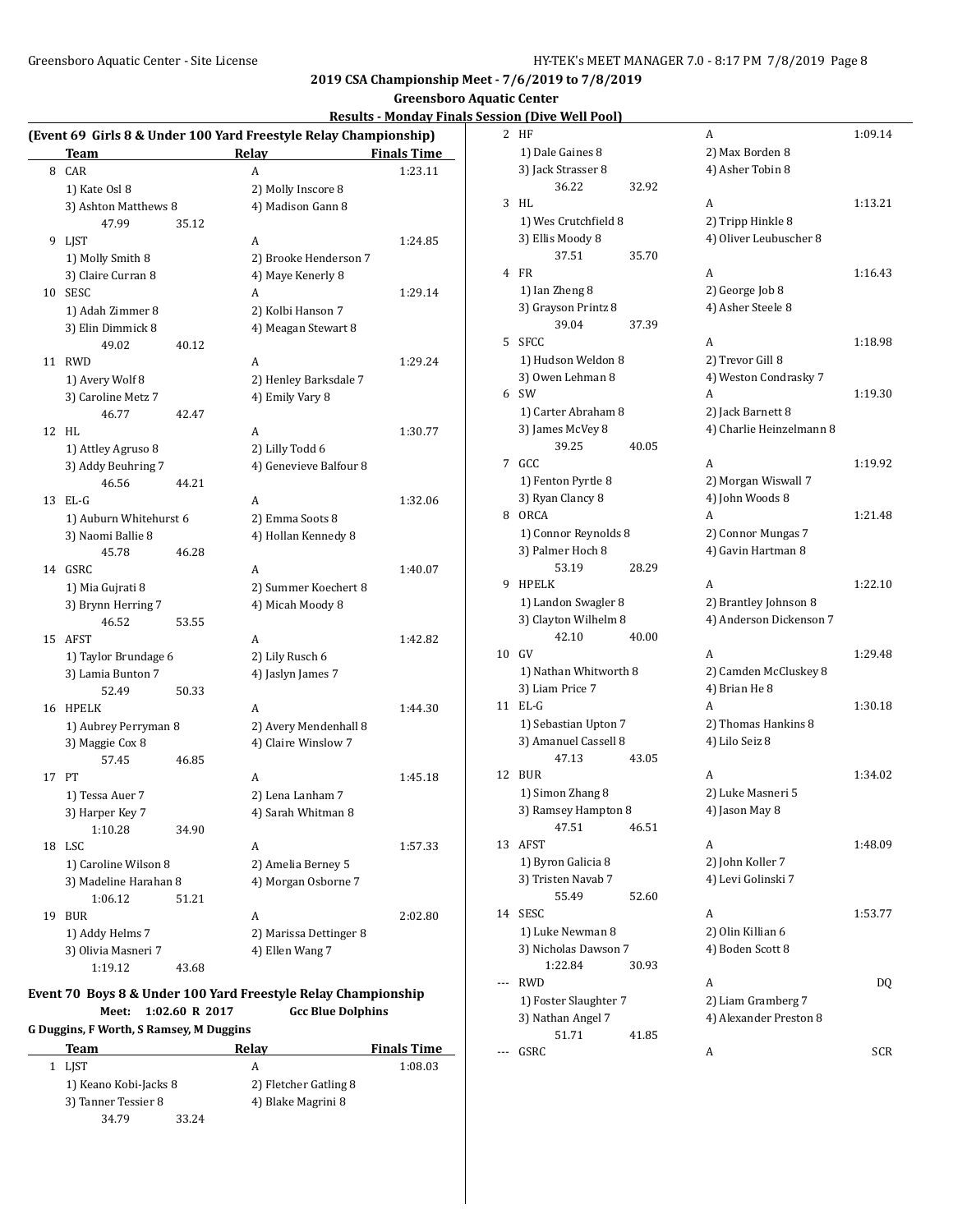**Greensboro Aquatic Center**

### **Results - Monday Finals Session (Dive Well Pool)**

 $\overline{\phantom{a}}$ 

|    | Event 71 Girls 9-10 200 Yard Freestyle Relay Championship<br>Meet: | 2:02.16 R 2015 |                    | <b>Hamilton Lakes Hornets</b>              |                    |
|----|--------------------------------------------------------------------|----------------|--------------------|--------------------------------------------|--------------------|
|    | H Moore, M McGonigal, A Cranford, A Cruz                           |                |                    |                                            |                    |
|    | Team                                                               |                | Relay              |                                            | <b>Finals Time</b> |
| 1  | SW                                                                 |                | A                  |                                            | 2:11.66            |
|    | 1) Eloise Jones 10                                                 |                | 2) Lily Binder 9   |                                            |                    |
|    | 3) Molly Ruth Redding 10                                           |                |                    | 4) Riley Ramseur 9                         |                    |
|    | 32.97                                                              | 33.45          | 36.22              | 29.02                                      |                    |
| 2  | GCC                                                                |                | A                  |                                            | 2:12.90            |
|    | 1) Isley Ortmann 10                                                |                |                    | 2) Mason Grainger 10                       |                    |
|    | 3) Madeline Mullen 9                                               |                |                    | 4) Anna Katherine Gill 10                  |                    |
|    | 32.22                                                              | 35.08          | 35.35              | 30.25                                      |                    |
| 3  | HF                                                                 |                | A                  |                                            | 2:13.03            |
|    | 1) Brooke Jorgenson 10                                             |                |                    | 2) Anya Kayande 10                         |                    |
|    | 3) Player Morris 10                                                |                |                    | 4) Helena Goddard 10                       |                    |
|    | 32.77                                                              | 35.92          | 33.60              | 30.74                                      |                    |
| 4  | <b>ORCA</b>                                                        |                | A                  |                                            | 2:14.55            |
|    | 1) McKenzie Smith 10                                               |                |                    | 2) Makena Villaran 9                       |                    |
|    | 3) Ava Copple 9                                                    |                |                    | 4) Lauron Smith 10                         |                    |
|    | 33.07                                                              | 36.72          | 33.92              | 30.84                                      |                    |
| 5  | <b>BUR</b>                                                         |                | A                  |                                            | 2:16.63            |
|    | 1) Katherine Stevens 9                                             |                | 2) Sophie Wang 9   |                                            |                    |
|    | 3) Reina Liu 9                                                     |                | 4) Maya Rios 9     |                                            |                    |
|    | 34.87                                                              | 34.07          | 32.72              | 34.97                                      |                    |
| 6  | LJST                                                               |                | A                  |                                            | 2:18.06            |
|    | 1) Catelyn Henderson 10                                            |                |                    | 2) Ainsley Krumroy 10                      |                    |
|    | 3) Morgs Bales 10                                                  |                | 4) Emily Lewis 10  |                                            |                    |
|    | 33.72                                                              | 37.68          | 1:06.66<br>A       |                                            |                    |
| 7  | FR                                                                 |                |                    |                                            | 2:22.88            |
|    | 1) Evelyn Higgins 10<br>3) Maddie Testa 10                         |                |                    | 2) Emma Ballenger 10<br>4) Abby Townsend 9 |                    |
|    | 35.98                                                              | 36.38          | 35.82              | 34.70                                      |                    |
| 8  | EL-G                                                               |                | A                  |                                            | 2:25.15            |
|    | 1) Esme O'Neill 10                                                 |                | 2) Paige Bassett 9 |                                            |                    |
|    | 3) Allyn Cassell 10                                                |                |                    | 4) Harper Higgins 10                       |                    |
|    | 33.14                                                              | 41.89          | 34.35              | 35.77                                      |                    |
| 9  | CAR                                                                |                | A                  |                                            | 2:26.88            |
|    | 1) Sophie McMasters 10                                             |                |                    | 2) Cameron Matthews 10                     |                    |
|    | 3) Shelby Dell 9                                                   |                |                    | 4) Cassidy Fridinger 10                    |                    |
|    | 34.58                                                              | 37.52          | 39.96              | 34.82                                      |                    |
|    | 10 GV                                                              |                | A                  |                                            | 2:28.87            |
|    | 1) Sadie Vest 10                                                   |                |                    | 2) Quinn Finnegan 10                       |                    |
|    | 3) Aliza Holmes 10                                                 |                |                    | 4) Alice Deloreto 9                        |                    |
|    | 33.22                                                              | 41.43          | 38.99              | 35.23                                      |                    |
|    | 11 HL                                                              |                | A                  |                                            | 2:37.55            |
|    | 1) Allison Beuhring 10                                             |                |                    | 2) Sadie Copeland 9                        |                    |
|    | 3) Brooks Hitchcock 9                                              |                |                    | 4) Eleanor Leubuscher 10                   |                    |
|    | 37.27                                                              | 38.35          | 50.04              | 31.89                                      |                    |
| 12 | <b>SFCC</b>                                                        |                | A                  |                                            | 2:40.60            |
|    | 1) Poppy Manning 10                                                |                | 2) Susie Cox 9     |                                            |                    |
|    | 3) Sidney Sydell 9                                                 |                | 4) Julia Messick 9 |                                            |                    |
|    | 36.57                                                              | 46.15          | 44.09              | 33.79                                      |                    |
| 13 | <b>SESC</b>                                                        |                | A                  |                                            | 2:41.66            |
|    | 1) Brittyn Schicker 10                                             |                |                    | 2) Anna Dimmick 10                         |                    |
|    | 3) Leah Dunn 9                                                     |                |                    | 4) Julianna Singleton 9                    |                    |
|    |                                                                    |                |                    |                                            |                    |

| 14 | <b>GSRC</b>                         |       | A                         |                           | 2:43.70   |
|----|-------------------------------------|-------|---------------------------|---------------------------|-----------|
|    | 1) Mckaylen Fields 9                |       |                           | 2) Maddie Jean Henning 10 |           |
|    | 3) Jacquelyn Shaner 10              |       | 4) Kyla Denton 9          |                           |           |
|    | 39.68                               | 39.85 | 44.19                     | 39.98                     |           |
| 15 | PT                                  |       | A                         |                           | 2:44.72   |
|    | 1) Ella Michael 10                  |       | 2) Sophia Dubon 10        |                           |           |
|    | 3) Lilly Ollis 10                   |       | 4) Sabina Richardson 10   |                           |           |
|    | 38.01                               | 48.48 | 36.21                     | 42.02                     |           |
|    | 16 AFST                             |       | A                         |                           | 2:56.89   |
|    | 1) Riley Honeycutt 10               |       | 2) Lily Doner 7           |                           |           |
|    | 3) Gracie Rusch 9                   |       | 4) Maddie Jane Fariole 10 |                           |           |
|    | 41.80                               |       |                           | 30.00                     |           |
| 17 | <b>HPELK</b>                        |       | A                         |                           | 3:51.79   |
|    | 1) McKenzie Daniels 7               |       | 2) Gracie Johnson 10      |                           |           |
|    | 3) Molly Holbrook 10                |       | 4) Sara Lowe 8            |                           |           |
|    | 1:04.47                             | 53.10 | 57.40                     | 56.82                     |           |
|    | <b>RWD</b>                          |       | A                         |                           | DQ        |
|    | 1) Emma Key 9<br>3) Reese Jordan 10 |       | 2) Brileigh Donahue 9     |                           |           |
|    |                                     |       | 4) Lillian Wright 10      |                           |           |
|    | 37.74                               | 38.95 | 39.08                     | 30.06                     |           |
|    | LSC.                                |       | A                         |                           | <b>NS</b> |
|    | 1) Cora Carter 10                   |       | 2) Isabelle Snyder 9      |                           |           |
|    | 3) Baylor Wilson 10                 |       | 4) Caroline Carter 10     |                           |           |

### **Event 72 Boys 9-10 200 Yard Freestyle Relay Championship Meet: 2:03.37 R 2013 Green Valley Gators**

**R Keaney, C Stowers, E Willen, C Reynolds**

|              | Team                        |       | Relay                   |       | <b>Finals Time</b> |
|--------------|-----------------------------|-------|-------------------------|-------|--------------------|
| $\mathbf{1}$ | GCC.                        |       | A                       |       | 2:00.99R           |
|              | 1) Grant Duggins 9          |       | 2) Fitz Worth 10        |       |                    |
|              | 3) Mason Duggins 10         |       | 4) Scott Ramsey 10      |       |                    |
|              | 30.16                       | 32.05 | 28.11                   | 30.67 |                    |
| 2            | <b>SW</b>                   |       | A                       |       | 2:06.44            |
|              | 1) Baxter Lackey 10         |       | 2) Bo Cooke 10          |       |                    |
|              | 3) Hunter Lowe 10           |       | 4) Charlie Vannoy 10    |       |                    |
|              | 31.88                       | 31.59 | 32.30                   | 30.67 |                    |
| 3            | <b>GSRC</b>                 |       | A                       |       | 2:07.59            |
|              | 1) Henry Mathews 10         |       | 2) Colt Osborne 10      |       |                    |
|              | 3) Owen Justice 10          |       | 4) Hart Adams 10        |       |                    |
|              | 32.67                       | 31.38 | 30.73                   | 32.81 |                    |
| 4            | LJST                        |       | A                       |       | 2:12.45            |
|              | 1) Knox Simmons 10          |       | 2) Hudson Sharpe 9      |       |                    |
|              | 3) Finley Rossato 10        |       | 4) Bert Kenerly 10      |       |                    |
|              | 33.53                       | 34.20 | 29.48                   | 35.24 |                    |
| 5            | HI.                         |       | A                       |       | 2:12.65            |
|              | 1) Alex Cooper 9            |       | 2) Leo Cooper 9         |       |                    |
|              | 3) Adam Takacs 9            |       | 4) Chase Huellmantel 10 |       |                    |
|              | 32.16                       | 30.49 | 36.13                   | 33.87 |                    |
| 6            | FR                          |       | A                       |       | 2:19.52            |
|              | 1) Oliver Fifield-Beckham 9 |       | 2) Fin Millard 10       |       |                    |
|              | 3) Charlie Mahony 9         |       | 4) Isaiah Wehe 10       |       |                    |
|              | 39.10                       | 36.15 | 34.16                   | 30.11 |                    |
| 7            | GV                          |       | A                       |       | 2:20.18            |
|              | 1) Eli Whitworth 10         |       | 2) Reade Guthrie 10     |       |                    |
|              | 3) Jaxen Grubb 10           |       | 4) John Dees 10         |       |                    |
|              | 32.85                       | 29.15 | 41.67                   | 36.51 |                    |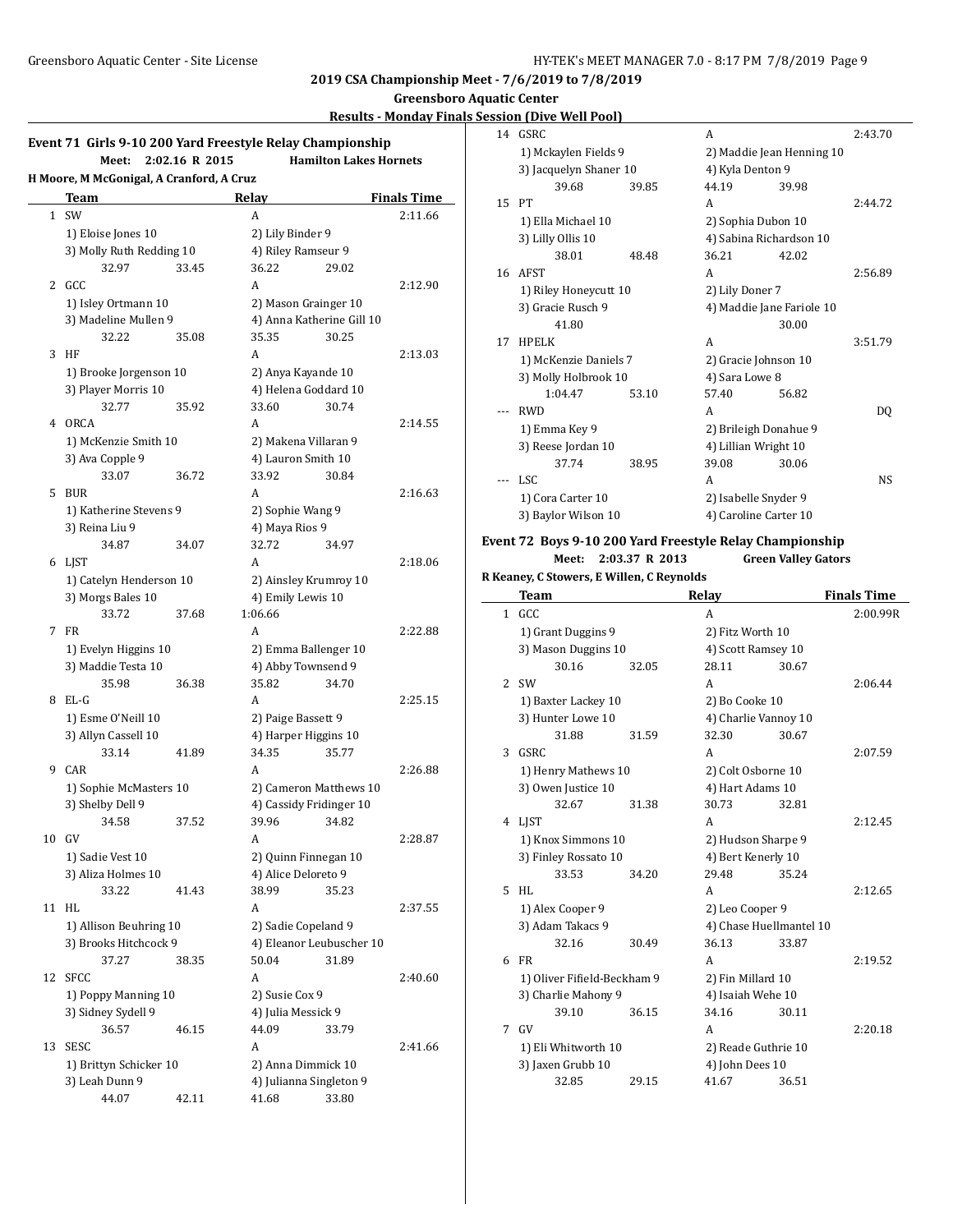**Greensboro Aquatic Center**

### **Results - Monday Finals Session (Dive Well Pool)**

| (Event 72 Boys 9-10 200 Yard Freestyle Relay Championship) |  |  |  |  |
|------------------------------------------------------------|--|--|--|--|
|                                                            |  |  |  |  |
|                                                            |  |  |  |  |
|                                                            |  |  |  |  |

| 8 RWD<br>2:20.33<br>A<br>1) Anderson Slaughter 10<br>2) Thomas Gaylord 9<br>3) Evan Metz 10<br>4) William Preston 10<br>35.11<br>36.67<br>33.00<br>35.55<br><b>SFCC</b><br>A<br>2:24.59<br>9<br>1) George Neal 10<br>2) Thomas Heywood 10<br>3) Charles Disney 10<br>4) Jonathan Adams 10<br>33.70<br>35.47<br>36.24<br>39.18<br><b>HPELK</b><br>10<br>А<br>2:29.06<br>1) Gavin Crews 10<br>2) Julian Seamon 10<br>3) Braden Schwenke 10<br>4) Trey Dickenson 10<br>37.92<br>36.79<br>43.06<br>31.29<br>11<br>HF<br>A<br>2:29.56<br>1) Bryson Gaines 10<br>2) Nicholas Tabori 10<br>3) Miller Hagie 10<br>4) Spencer Borden 10<br>39.32<br>34.12<br>43.32<br>32.80<br>12<br><b>BUR</b><br>2:32.56<br>A<br>1) Nolan Stevenson 9<br>2) Cheche Zhang 9<br>3) Nicholas Brooks 10<br>4) Aiden Alexander 10<br>28.15<br>49.81<br>35.35<br>39.25<br><b>ORCA</b><br>2:38.66<br>13<br>A<br>1) Jake Mungas 10<br>2) Tristan Atkins 9<br>3) Joey Nguyen 10<br>4) Carson Smith 10<br>40.57<br>40.12<br>41.31<br>36.66<br>CAR<br>A<br>2:39.93<br>14<br>1) Preston Thomas 9<br>2) Shelton Knox 9<br>3) Kyle Haslam 9<br>4) Jonathan Osl 10<br>37.07<br>41.42<br>46.51<br>34.93<br>15<br>EL-G<br>2:44.70<br>A<br>1) Kayden Coady 9<br>2) PJ Mandala 9<br>3) Bryce Bassett 9<br>4) Mylan Eakin 10<br>42.54<br>46.95<br>38.01<br>37.20<br>16<br>PТ<br>A<br>2:45.37<br>1) Cooper Welch 8<br>2) Alex Evans 10<br>3) Logan Welch 10<br>4) Collin Auer 10<br>41.03<br>32.18<br><b>SESC</b><br>2:49.94<br>17<br>A<br>1) Wyatt Meck 9<br>2) Evan Lay 9<br>3) Ryan Adolph 10<br>4) Avery Mitcham 9<br>43.67<br>45.38<br>1:20.89<br>YM<br>A<br>18<br>2:57.49<br>1) James Lewis 10<br>2) Landon Lennon 8<br>3) Blake Bost 10<br>4) Malcolm Bostic 6<br>41.83<br>40.94<br>LSC<br>19<br>A<br>3:18.20<br>1) Barrett Wilson 10<br>2) Sam Berney 9<br>3) Gavin Poindexter 9<br>4) Bo Nunn 8 | <b>Team</b> |         | Relay |       | <b>Finals Time</b> |
|--------------------------------------------------------------------------------------------------------------------------------------------------------------------------------------------------------------------------------------------------------------------------------------------------------------------------------------------------------------------------------------------------------------------------------------------------------------------------------------------------------------------------------------------------------------------------------------------------------------------------------------------------------------------------------------------------------------------------------------------------------------------------------------------------------------------------------------------------------------------------------------------------------------------------------------------------------------------------------------------------------------------------------------------------------------------------------------------------------------------------------------------------------------------------------------------------------------------------------------------------------------------------------------------------------------------------------------------------------------------------------------------------------------------------------------------------------------------------------------------------------------------------------------------------------------------------------------------------------------------------------------------------------------------------------------------------------------------------------------------------------------------------------------------------------------------------------------------------------------|-------------|---------|-------|-------|--------------------|
|                                                                                                                                                                                                                                                                                                                                                                                                                                                                                                                                                                                                                                                                                                                                                                                                                                                                                                                                                                                                                                                                                                                                                                                                                                                                                                                                                                                                                                                                                                                                                                                                                                                                                                                                                                                                                                                              |             |         |       |       |                    |
|                                                                                                                                                                                                                                                                                                                                                                                                                                                                                                                                                                                                                                                                                                                                                                                                                                                                                                                                                                                                                                                                                                                                                                                                                                                                                                                                                                                                                                                                                                                                                                                                                                                                                                                                                                                                                                                              |             |         |       |       |                    |
|                                                                                                                                                                                                                                                                                                                                                                                                                                                                                                                                                                                                                                                                                                                                                                                                                                                                                                                                                                                                                                                                                                                                                                                                                                                                                                                                                                                                                                                                                                                                                                                                                                                                                                                                                                                                                                                              |             |         |       |       |                    |
|                                                                                                                                                                                                                                                                                                                                                                                                                                                                                                                                                                                                                                                                                                                                                                                                                                                                                                                                                                                                                                                                                                                                                                                                                                                                                                                                                                                                                                                                                                                                                                                                                                                                                                                                                                                                                                                              |             |         |       |       |                    |
|                                                                                                                                                                                                                                                                                                                                                                                                                                                                                                                                                                                                                                                                                                                                                                                                                                                                                                                                                                                                                                                                                                                                                                                                                                                                                                                                                                                                                                                                                                                                                                                                                                                                                                                                                                                                                                                              |             |         |       |       |                    |
|                                                                                                                                                                                                                                                                                                                                                                                                                                                                                                                                                                                                                                                                                                                                                                                                                                                                                                                                                                                                                                                                                                                                                                                                                                                                                                                                                                                                                                                                                                                                                                                                                                                                                                                                                                                                                                                              |             |         |       |       |                    |
|                                                                                                                                                                                                                                                                                                                                                                                                                                                                                                                                                                                                                                                                                                                                                                                                                                                                                                                                                                                                                                                                                                                                                                                                                                                                                                                                                                                                                                                                                                                                                                                                                                                                                                                                                                                                                                                              |             |         |       |       |                    |
|                                                                                                                                                                                                                                                                                                                                                                                                                                                                                                                                                                                                                                                                                                                                                                                                                                                                                                                                                                                                                                                                                                                                                                                                                                                                                                                                                                                                                                                                                                                                                                                                                                                                                                                                                                                                                                                              |             |         |       |       |                    |
|                                                                                                                                                                                                                                                                                                                                                                                                                                                                                                                                                                                                                                                                                                                                                                                                                                                                                                                                                                                                                                                                                                                                                                                                                                                                                                                                                                                                                                                                                                                                                                                                                                                                                                                                                                                                                                                              |             |         |       |       |                    |
|                                                                                                                                                                                                                                                                                                                                                                                                                                                                                                                                                                                                                                                                                                                                                                                                                                                                                                                                                                                                                                                                                                                                                                                                                                                                                                                                                                                                                                                                                                                                                                                                                                                                                                                                                                                                                                                              |             |         |       |       |                    |
|                                                                                                                                                                                                                                                                                                                                                                                                                                                                                                                                                                                                                                                                                                                                                                                                                                                                                                                                                                                                                                                                                                                                                                                                                                                                                                                                                                                                                                                                                                                                                                                                                                                                                                                                                                                                                                                              |             |         |       |       |                    |
|                                                                                                                                                                                                                                                                                                                                                                                                                                                                                                                                                                                                                                                                                                                                                                                                                                                                                                                                                                                                                                                                                                                                                                                                                                                                                                                                                                                                                                                                                                                                                                                                                                                                                                                                                                                                                                                              |             |         |       |       |                    |
|                                                                                                                                                                                                                                                                                                                                                                                                                                                                                                                                                                                                                                                                                                                                                                                                                                                                                                                                                                                                                                                                                                                                                                                                                                                                                                                                                                                                                                                                                                                                                                                                                                                                                                                                                                                                                                                              |             |         |       |       |                    |
|                                                                                                                                                                                                                                                                                                                                                                                                                                                                                                                                                                                                                                                                                                                                                                                                                                                                                                                                                                                                                                                                                                                                                                                                                                                                                                                                                                                                                                                                                                                                                                                                                                                                                                                                                                                                                                                              |             |         |       |       |                    |
|                                                                                                                                                                                                                                                                                                                                                                                                                                                                                                                                                                                                                                                                                                                                                                                                                                                                                                                                                                                                                                                                                                                                                                                                                                                                                                                                                                                                                                                                                                                                                                                                                                                                                                                                                                                                                                                              |             |         |       |       |                    |
|                                                                                                                                                                                                                                                                                                                                                                                                                                                                                                                                                                                                                                                                                                                                                                                                                                                                                                                                                                                                                                                                                                                                                                                                                                                                                                                                                                                                                                                                                                                                                                                                                                                                                                                                                                                                                                                              |             |         |       |       |                    |
|                                                                                                                                                                                                                                                                                                                                                                                                                                                                                                                                                                                                                                                                                                                                                                                                                                                                                                                                                                                                                                                                                                                                                                                                                                                                                                                                                                                                                                                                                                                                                                                                                                                                                                                                                                                                                                                              |             |         |       |       |                    |
|                                                                                                                                                                                                                                                                                                                                                                                                                                                                                                                                                                                                                                                                                                                                                                                                                                                                                                                                                                                                                                                                                                                                                                                                                                                                                                                                                                                                                                                                                                                                                                                                                                                                                                                                                                                                                                                              |             |         |       |       |                    |
|                                                                                                                                                                                                                                                                                                                                                                                                                                                                                                                                                                                                                                                                                                                                                                                                                                                                                                                                                                                                                                                                                                                                                                                                                                                                                                                                                                                                                                                                                                                                                                                                                                                                                                                                                                                                                                                              |             |         |       |       |                    |
|                                                                                                                                                                                                                                                                                                                                                                                                                                                                                                                                                                                                                                                                                                                                                                                                                                                                                                                                                                                                                                                                                                                                                                                                                                                                                                                                                                                                                                                                                                                                                                                                                                                                                                                                                                                                                                                              |             |         |       |       |                    |
|                                                                                                                                                                                                                                                                                                                                                                                                                                                                                                                                                                                                                                                                                                                                                                                                                                                                                                                                                                                                                                                                                                                                                                                                                                                                                                                                                                                                                                                                                                                                                                                                                                                                                                                                                                                                                                                              |             |         |       |       |                    |
|                                                                                                                                                                                                                                                                                                                                                                                                                                                                                                                                                                                                                                                                                                                                                                                                                                                                                                                                                                                                                                                                                                                                                                                                                                                                                                                                                                                                                                                                                                                                                                                                                                                                                                                                                                                                                                                              |             |         |       |       |                    |
|                                                                                                                                                                                                                                                                                                                                                                                                                                                                                                                                                                                                                                                                                                                                                                                                                                                                                                                                                                                                                                                                                                                                                                                                                                                                                                                                                                                                                                                                                                                                                                                                                                                                                                                                                                                                                                                              |             |         |       |       |                    |
|                                                                                                                                                                                                                                                                                                                                                                                                                                                                                                                                                                                                                                                                                                                                                                                                                                                                                                                                                                                                                                                                                                                                                                                                                                                                                                                                                                                                                                                                                                                                                                                                                                                                                                                                                                                                                                                              |             |         |       |       |                    |
|                                                                                                                                                                                                                                                                                                                                                                                                                                                                                                                                                                                                                                                                                                                                                                                                                                                                                                                                                                                                                                                                                                                                                                                                                                                                                                                                                                                                                                                                                                                                                                                                                                                                                                                                                                                                                                                              |             |         |       |       |                    |
|                                                                                                                                                                                                                                                                                                                                                                                                                                                                                                                                                                                                                                                                                                                                                                                                                                                                                                                                                                                                                                                                                                                                                                                                                                                                                                                                                                                                                                                                                                                                                                                                                                                                                                                                                                                                                                                              |             |         |       |       |                    |
|                                                                                                                                                                                                                                                                                                                                                                                                                                                                                                                                                                                                                                                                                                                                                                                                                                                                                                                                                                                                                                                                                                                                                                                                                                                                                                                                                                                                                                                                                                                                                                                                                                                                                                                                                                                                                                                              |             |         |       |       |                    |
|                                                                                                                                                                                                                                                                                                                                                                                                                                                                                                                                                                                                                                                                                                                                                                                                                                                                                                                                                                                                                                                                                                                                                                                                                                                                                                                                                                                                                                                                                                                                                                                                                                                                                                                                                                                                                                                              |             |         |       |       |                    |
|                                                                                                                                                                                                                                                                                                                                                                                                                                                                                                                                                                                                                                                                                                                                                                                                                                                                                                                                                                                                                                                                                                                                                                                                                                                                                                                                                                                                                                                                                                                                                                                                                                                                                                                                                                                                                                                              |             |         |       |       |                    |
|                                                                                                                                                                                                                                                                                                                                                                                                                                                                                                                                                                                                                                                                                                                                                                                                                                                                                                                                                                                                                                                                                                                                                                                                                                                                                                                                                                                                                                                                                                                                                                                                                                                                                                                                                                                                                                                              |             |         |       |       |                    |
|                                                                                                                                                                                                                                                                                                                                                                                                                                                                                                                                                                                                                                                                                                                                                                                                                                                                                                                                                                                                                                                                                                                                                                                                                                                                                                                                                                                                                                                                                                                                                                                                                                                                                                                                                                                                                                                              |             |         |       |       |                    |
|                                                                                                                                                                                                                                                                                                                                                                                                                                                                                                                                                                                                                                                                                                                                                                                                                                                                                                                                                                                                                                                                                                                                                                                                                                                                                                                                                                                                                                                                                                                                                                                                                                                                                                                                                                                                                                                              |             |         |       |       |                    |
|                                                                                                                                                                                                                                                                                                                                                                                                                                                                                                                                                                                                                                                                                                                                                                                                                                                                                                                                                                                                                                                                                                                                                                                                                                                                                                                                                                                                                                                                                                                                                                                                                                                                                                                                                                                                                                                              |             |         |       |       |                    |
|                                                                                                                                                                                                                                                                                                                                                                                                                                                                                                                                                                                                                                                                                                                                                                                                                                                                                                                                                                                                                                                                                                                                                                                                                                                                                                                                                                                                                                                                                                                                                                                                                                                                                                                                                                                                                                                              |             |         |       |       |                    |
|                                                                                                                                                                                                                                                                                                                                                                                                                                                                                                                                                                                                                                                                                                                                                                                                                                                                                                                                                                                                                                                                                                                                                                                                                                                                                                                                                                                                                                                                                                                                                                                                                                                                                                                                                                                                                                                              |             |         |       |       |                    |
|                                                                                                                                                                                                                                                                                                                                                                                                                                                                                                                                                                                                                                                                                                                                                                                                                                                                                                                                                                                                                                                                                                                                                                                                                                                                                                                                                                                                                                                                                                                                                                                                                                                                                                                                                                                                                                                              |             |         |       |       |                    |
|                                                                                                                                                                                                                                                                                                                                                                                                                                                                                                                                                                                                                                                                                                                                                                                                                                                                                                                                                                                                                                                                                                                                                                                                                                                                                                                                                                                                                                                                                                                                                                                                                                                                                                                                                                                                                                                              |             |         |       |       |                    |
|                                                                                                                                                                                                                                                                                                                                                                                                                                                                                                                                                                                                                                                                                                                                                                                                                                                                                                                                                                                                                                                                                                                                                                                                                                                                                                                                                                                                                                                                                                                                                                                                                                                                                                                                                                                                                                                              |             |         |       |       |                    |
|                                                                                                                                                                                                                                                                                                                                                                                                                                                                                                                                                                                                                                                                                                                                                                                                                                                                                                                                                                                                                                                                                                                                                                                                                                                                                                                                                                                                                                                                                                                                                                                                                                                                                                                                                                                                                                                              |             |         |       |       |                    |
|                                                                                                                                                                                                                                                                                                                                                                                                                                                                                                                                                                                                                                                                                                                                                                                                                                                                                                                                                                                                                                                                                                                                                                                                                                                                                                                                                                                                                                                                                                                                                                                                                                                                                                                                                                                                                                                              |             |         |       |       |                    |
|                                                                                                                                                                                                                                                                                                                                                                                                                                                                                                                                                                                                                                                                                                                                                                                                                                                                                                                                                                                                                                                                                                                                                                                                                                                                                                                                                                                                                                                                                                                                                                                                                                                                                                                                                                                                                                                              |             |         |       |       |                    |
|                                                                                                                                                                                                                                                                                                                                                                                                                                                                                                                                                                                                                                                                                                                                                                                                                                                                                                                                                                                                                                                                                                                                                                                                                                                                                                                                                                                                                                                                                                                                                                                                                                                                                                                                                                                                                                                              |             |         |       |       |                    |
|                                                                                                                                                                                                                                                                                                                                                                                                                                                                                                                                                                                                                                                                                                                                                                                                                                                                                                                                                                                                                                                                                                                                                                                                                                                                                                                                                                                                                                                                                                                                                                                                                                                                                                                                                                                                                                                              |             |         |       |       |                    |
|                                                                                                                                                                                                                                                                                                                                                                                                                                                                                                                                                                                                                                                                                                                                                                                                                                                                                                                                                                                                                                                                                                                                                                                                                                                                                                                                                                                                                                                                                                                                                                                                                                                                                                                                                                                                                                                              |             |         |       |       |                    |
|                                                                                                                                                                                                                                                                                                                                                                                                                                                                                                                                                                                                                                                                                                                                                                                                                                                                                                                                                                                                                                                                                                                                                                                                                                                                                                                                                                                                                                                                                                                                                                                                                                                                                                                                                                                                                                                              |             |         |       |       |                    |
|                                                                                                                                                                                                                                                                                                                                                                                                                                                                                                                                                                                                                                                                                                                                                                                                                                                                                                                                                                                                                                                                                                                                                                                                                                                                                                                                                                                                                                                                                                                                                                                                                                                                                                                                                                                                                                                              |             |         |       |       |                    |
|                                                                                                                                                                                                                                                                                                                                                                                                                                                                                                                                                                                                                                                                                                                                                                                                                                                                                                                                                                                                                                                                                                                                                                                                                                                                                                                                                                                                                                                                                                                                                                                                                                                                                                                                                                                                                                                              | 53.07       | 1:01.11 | 48.76 | 35.26 |                    |

**Event 73 Girls 11-12 200 Yard Freestyle Relay Championship Meet: 1:48.20 R 2018 Lawndale Lizards G Hunt, M Nunn, H Osborne, E Hunt**

|    | Team                       |       | Relay                                        |       | <b>Finals Time</b> |
|----|----------------------------|-------|----------------------------------------------|-------|--------------------|
| 1  | FR                         |       | А                                            |       | 1:55.40            |
|    | 1) Bianca Nannucci 11      |       | 2) Ashley Crowell 11                         |       |                    |
|    | 3) Naomi Wehe 12           |       | 4) Gabbie Schell 12                          |       |                    |
|    | 30.50                      | 28.51 | 28.58                                        | 27.81 |                    |
| 2  | <b>SW</b>                  |       | A                                            |       | 1:57.32            |
|    | 1) Elle Lackey 12          |       | 2) Hayden Lowe 12                            |       |                    |
|    | 3) Anna Barnett 12         |       | 4) Reece Ramseur 12                          |       |                    |
|    | 29.55                      | 32.27 | 29.45                                        | 26.05 |                    |
| 3  | GV                         |       | A                                            |       | 1:59.22            |
|    | 1) Sara Whitener 12        |       | 2) Anna Grace Reynolds 12                    |       |                    |
|    | 3) Anna Sasser 12          |       | 4) Mirabella Grubb 11                        |       |                    |
|    | 29.85                      | 29.40 | 30.71                                        | 29.26 |                    |
| 4  | <b>LIST</b>                |       | A                                            |       | 1:59.69            |
|    | 1) Addison Farris 12       |       | 2) Madison Jones 12                          |       |                    |
|    | 3) Avery Cox 12            |       | 4) Kaitlyn Lewis 12                          |       |                    |
|    | 32.05                      | 27.38 | 32.08                                        | 28.18 |                    |
| 5  | HL                         |       | A                                            |       | 1:59.70            |
|    | 1) Sam Cavanaugh 11        |       | 2) Elly Martin 12                            |       |                    |
|    | 3) Allie Nelson 11         |       | 4) Cambree Spencer 12                        |       |                    |
|    | 30.51                      | 30.93 | 30.57                                        | 27.69 |                    |
| 6  | <b>BUR</b>                 |       | A                                            |       | 2:04.76            |
|    | 1) Jossalyn Perkins 12     |       | 2) Ellie Kwon 11                             |       |                    |
|    | 3) Savannah Doyle 12       |       | 4) Gabriella Primus 11                       |       |                    |
|    | 32.93                      | 32.90 | 28.46                                        | 30.47 |                    |
| 7  | GCC                        |       | A                                            |       | 2:04.87            |
|    | 1) Elsa Worth 12           |       | 2) Ella Suire 12                             |       |                    |
|    | 3) Alexandra Woods 11      |       | 4) Lexi Coker 12                             |       |                    |
|    | 31.10                      | 33.99 | 30.41                                        | 29.37 |                    |
| 8  | <b>RWD</b>                 |       | A                                            |       | 2:09.96            |
|    | 1) Davis Bryant 12         |       | 2) Lily Messer 11                            |       |                    |
|    | 3) Baity Barksdale 11      |       | 4) Abigail Schilling 11                      |       |                    |
|    | 32.90                      | 33.86 | 32.65                                        | 30.55 |                    |
| 9  | <b>SESC</b>                |       | A                                            |       | 2:11.15            |
|    | 1) Kaylee Keating 12       |       | 2) Kylie Lovelace 12<br>4) Harleigh Scott 11 |       |                    |
|    | 3) Bailey Dunn 12<br>32.79 | 35.09 | 32.58                                        | 30.69 |                    |
| 10 | <b>HPELK</b>               |       | A                                            |       | 2:12.28            |
|    | 1) Taylor Collins 11       |       | 2) Lauren Day 11                             |       |                    |
|    | 3) Addison Spencer 10      |       | 4) Jillian Pettie 12                         |       |                    |
|    | 34.23                      | 30.93 | 35.81                                        | 31.31 |                    |
| 11 | $EL-G$                     |       | A                                            |       | 2:16.88            |
|    | 1) Sydney Bassett 11       |       | 2) Sayra Ray 12                              |       |                    |
|    | 3) Cammie Caviness 12      |       | 4) Disa Fortin 11                            |       |                    |
|    | 33.84                      | 35.40 | 35.86                                        | 31.78 |                    |
| 12 | HF                         |       | А                                            |       | 2:17.61            |
|    | 1) Emory Mabe 11           |       | 2) Morgan Strasser 11                        |       |                    |
|    | 3) Kezia Sitepu 10         |       | 4) Macy Bolyard 12                           |       |                    |
|    | 35.87                      | 34.88 | 39.34                                        | 27.52 |                    |
| 13 | GSRC                       |       | А                                            |       | 2:19.92            |
|    | 1) Emily Fisher 11         |       | 2) Madison Salthouse 12                      |       |                    |
|    | 3) Kendall Fortson 11      |       | 4) Jillian Tysinger 12                       |       |                    |
|    | 37.30                      | 35.49 | 35.29                                        | 31.84 |                    |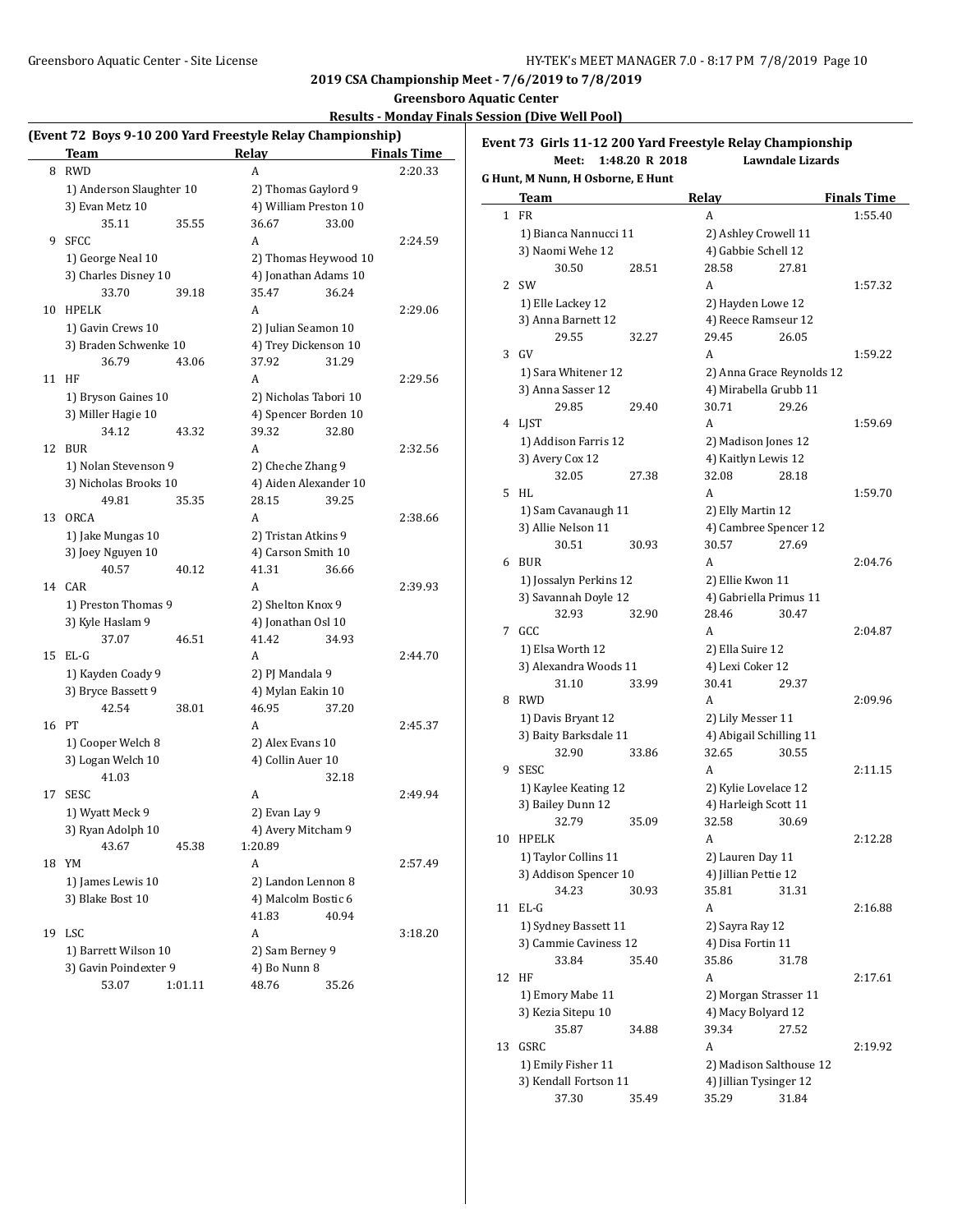# **Results - Monday Finals Session (Dive Well Pool)**

|    | (Event 73 Girls 11-12 200 Yard Freestyle Relay Championship) |       |                         |       |                    |  |  |
|----|--------------------------------------------------------------|-------|-------------------------|-------|--------------------|--|--|
|    | <b>Team</b>                                                  |       | Relay                   |       | <b>Finals Time</b> |  |  |
| 14 | ORCA                                                         |       | A                       |       | 2:21.54            |  |  |
|    | 1) Ellie Thoma 12                                            |       | 2) Reagan Law 12        |       |                    |  |  |
|    | 3) Megan Steele 12                                           |       | 4) Morgan Stallings 12  |       |                    |  |  |
|    | 33.77                                                        | 37.32 | 37.57                   | 32.88 |                    |  |  |
|    | 15 LSC                                                       |       | A                       |       | 2:26.60            |  |  |
|    | 1) Kaitlyn Taylor 11                                         |       | 2) Clara Berney 11      |       |                    |  |  |
|    | 3) Riley Singer 12                                           |       | 4) Reagan Poindexter 12 |       |                    |  |  |
|    | 36.30                                                        | 38.04 | 36.30                   | 35.96 |                    |  |  |
| 16 | <b>CAR</b>                                                   |       | A                       |       | 2:28.65            |  |  |
|    | 1) Olivia Cox 12                                             |       | 2) Magnolia Hamilton 12 |       |                    |  |  |
|    | 3) Maggie Osl 12                                             |       | 4) Megan Haslam 11      |       |                    |  |  |
|    | 36.59                                                        | 40.29 | 38.74                   | 33.03 |                    |  |  |
| 17 | AFST                                                         |       | A                       |       | 2:33.77            |  |  |
|    | 1) Summer Terhune 11                                         |       | 2) Lauren Showers 11    |       |                    |  |  |
|    | 3) Logan Brundage 11                                         |       | 4) Rachel Easter 12     |       |                    |  |  |
|    | 34.91                                                        | 37.35 | 37.96                   | 43.55 |                    |  |  |
| 18 | <b>SFCC</b>                                                  |       | A                       |       | 3:03.06            |  |  |
|    | 1) Addi Andrews 9                                            |       | 2) Maggie McNeese 12    |       |                    |  |  |
|    | 3) Blake Loftin 9                                            |       | 4) Taylor Pennell 12    |       |                    |  |  |
|    | 43.28                                                        | 57.24 | 39.49                   | 43.05 |                    |  |  |

#### **Event 74 Boys 11-12 200 Yard Freestyle Relay Championship**

**Meet: 1:46.73 R 2014 Lawndale Lizards**

**P Forst, J Maycock, B Guyer, W Guthrie**

**Team Relay Finals Time** 1 FR 1:49.22 1) Clark Wahlberg 11 2) Sawyer Lester 12 3) Harris Abernathy 11 4) Bailey Covington 12 29.89 28.37 27.16 23.80 2 RWD A 1:51.07 1) Timothy Gaylord 12 2) Jude Guyler 11 3) Charlie Thomas 12 4) Christopher Schilling 12 26.56 30.67 30.59 23.25 3 SW A 1:51.27 1) Albert Smelzer 11 2) Keegan Fullagar 11 3) Samuel Binder 11 4) Griffin Jones 12 24.95 31.33 31.63 23.36 4 BUR A 1:53.18 1) Ryan Masneri 11 2) Indy Lord 11 3) Richard Wang 12 4) Casey Shaw 12 29.93 30.03 26.74 26.48 5 HL A 1:56.28 1) William Kerrigan 12 2) Tyler Huellmantel 12 3) Finn McGonigal 11 4) Walker Lin 12 28.87 32.36 29.43 25.62 6 LJST A 2:02.38 1) Anderson Cathey 11 2) Kenji Kobi-Jacks 11 3) Alex Magrini 12 4) Eli Simmons 11 30.86 30.99 26.67 33.86 7 ORCA 2:03.90 1) Jacob Copple 11 2) Justin Lee 11 3) Matt Mungas 11 4) Sam Lavinder 11 32.07 30.72 31.31 29.80

| ,,,,,, | <u><u>DIVE WELL OUT</u></u> |                           |         |
|--------|-----------------------------|---------------------------|---------|
| 8      | HF                          | A                         | 2:03.91 |
|        | 1) Noah Morgan 11           | 2) Cameron Tobin 11       |         |
|        | 3) Wesley Teoh 11           | 4) Brandt Conklin 12      |         |
|        | 30.77<br>34.06              | 32.09<br>26.99            |         |
| 9      | $EL-G$                      | A                         | 2:04.36 |
|        | 1) Jackson Higgins 12       | 2) Giovanni Strafaci 12   |         |
|        | 3) Matias Christensen 12    | 4) Riley Cassell 12       |         |
|        | 30.81<br>33.13              | 29.22<br>31.20            |         |
| 10     | GV                          | A                         | 2:10.13 |
|        | 1) Bryce McDonald 11        | 2) Alex Duvall 11         |         |
|        | 3) Cooper Dunning 11        | 4) Will Rainwater 12      |         |
|        | 30.20<br>34.63              | 34.14<br>31.16            |         |
| 11     | <b>SESC</b>                 | A                         | 2:18.30 |
|        |                             |                           |         |
|        | 1) Keegan Briers 12         | 2) Job Cooper 11          |         |
|        | 3) Carter Medlin 12         | 4) Killian Piner 11       |         |
|        | 35.10<br>36.13              | 36.90<br>30.17            |         |
| 12     | <b>SFCC</b>                 | A                         | 2:20.14 |
|        | 1) Jackson Gillispie 12     | 2) Myles Kraska 12        |         |
|        | 3) Harrison Andrews 11      | 4) Nicholas Essa 12       |         |
|        | 39.89<br>33.08              | 37.84<br>29.33            |         |
| 13     | GSRC                        | A                         | 2:21.66 |
|        | 1) McCade Moody 11          | 2) Arthur Neighbors 11    |         |
|        | 3) Jones Barber 12          | 4) Barrett Thurman 12     |         |
|        | 35.65<br>37.68              | 35.65<br>32.68            |         |
| 14     | CAR                         | A                         | 2:21.93 |
|        | 1) Blake Sutherland 11      | 2) Finley Woyhan 11       |         |
|        | 3) Michael Hassler 12       | 4) Jackson Dell 12        |         |
|        | 39.13<br>36.49              | 33.25<br>33.06            |         |
| 15     | <b>HPELK</b>                | A                         | 2:46.56 |
|        | 1) Greyson Swagler 11       | 2) Angel Garcia 11        |         |
|        | 3) Ashton Perryman 9        | 4) Robert Craven 10       |         |
|        | 38.61<br>43.58              | 45.46<br>38.91            |         |
| 16     | YM                          | A                         | 2:46.84 |
|        | 1) Chase Revis 12           | 2) A J McBryde 12         |         |
|        | 3) Elijah Austria 9         | 4) Cassius Bostic 11      |         |
|        | 47.06<br>50.93              | 34.16<br>34.69            |         |
| 17     | AFST                        | A                         | 2:53.18 |
|        | 1) Jack Helms 11            | 2) Landon Terhune 10      |         |
|        | 3) Teagan Gallagher 9       | 4) Luke Golinski 11       |         |
|        | 40.68<br>49.12              | 55.09<br>28.29            |         |
|        | PТ                          | A                         | DQ      |
|        | 1) Jake Russo 11            | 2) Ryan Patterson 12      |         |
|        | 3) Barrett LaFrance 11      | 4) Will Davis 12          |         |
|        | 34.96<br>44.35              | 31.83<br>34.02            |         |
|        | LSC                         | A                         | NS      |
|        | 1) Luke Hall 12             | 2) Christopher Harahan 11 |         |
|        |                             |                           |         |
|        | 3) Oliver Omohundro 11      | 4) Kenny Church 12        |         |
|        | GCC                         | A                         | SCR     |

# **Event 75 Girls 13-14 200 Yard Freestyle Relay Championship Meet: 1:43.21 R 2015 Lake Jeanette Lightning**

**M Campbell, A Lake, M Copeland, H Copeland**

| Team                 |       | Relav            |       | <b>Finals Time</b> |
|----------------------|-------|------------------|-------|--------------------|
| LSC.                 |       |                  |       | 1:44.65            |
| 1) Hadley Osborne 13 |       | 2) Malia Nunn 13 |       |                    |
| 3) Gracie Hunt 13    |       | 4) Ellie Hunt 13 |       |                    |
| 26.08                | 28.45 | 25.10            | 25.02 |                    |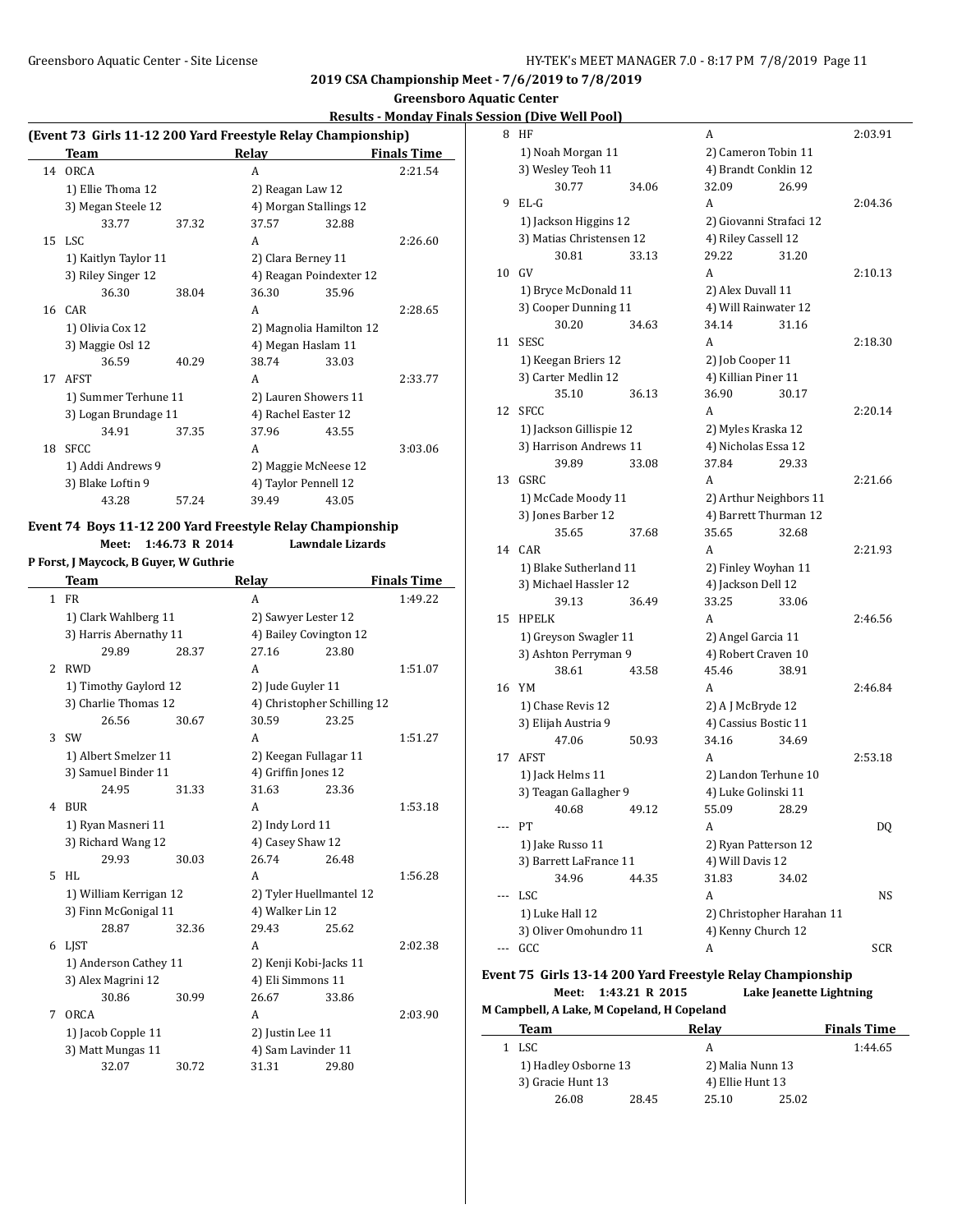# **Greensboro Aquatic Center**

## **Results - Monday Finals Session (Dive Well Pool)**

|    | Team                      | (Event 75 Girls 13-14 200 Yard Freestyle Relay Championship)<br>Relay | <b>Finals Time</b> |
|----|---------------------------|-----------------------------------------------------------------------|--------------------|
| 2  | HL                        | A                                                                     | 1:45.18            |
|    | 1) Tori Evans 14          | 2) Caroline Cox 14                                                    |                    |
|    | 3) Aurora Cranford 14     | 4) Maeren McGonigal 13                                                |                    |
|    | 26.90<br>26.52            | 26.32<br>25.44                                                        |                    |
|    | 3 GV                      | A                                                                     | 1:50.46            |
|    | 1) Greyson Rainwater 14   | 2) Sydney Roberts 14                                                  |                    |
|    | 3) McCain Davidson 13     | 4) Caroline Goodman 14                                                |                    |
|    | 28.30<br>25.95            | 29.31<br>26.90                                                        |                    |
|    | 4 LJST                    | A                                                                     | 1:50.90            |
|    | 1) Caroline Fox 14        | 2) Riley Willet 14                                                    |                    |
|    |                           | 4) Claire Yonce 13                                                    |                    |
|    | 3) Jenna Lake 14<br>27.15 | 28.15                                                                 |                    |
| 5  | 30.10<br>FR               | 25.50                                                                 |                    |
|    |                           | A                                                                     | 1:54.34            |
|    | 1) Claire Holland 14      | 2) Florence Walton 13                                                 |                    |
|    | 3) Hanna Walters 13       | 4) Lila Ballard 14                                                    |                    |
|    | 29.63<br>28.06            | 28.44<br>28.21                                                        |                    |
|    | 6 GCC                     | A                                                                     | 1:56.06            |
|    | 1) Sienna Coker 13        | 2) Charlotte McKee 14                                                 |                    |
|    | 3) Ella Bilderback 14     | 4) Caroline Tilley 13                                                 |                    |
|    | 28.27<br>30.85            | 29.65<br>27.29                                                        |                    |
| 7  | <b>BUR</b>                | A                                                                     | 1:57.78            |
|    | 1) Marianna Mejia 13      | 2) Grace Fei 13                                                       |                    |
|    | 3) Alexandria Brooks 13   | 4) Emily Stevens 14                                                   |                    |
|    | 29.93<br>31.67            | 26.19<br>29.99                                                        |                    |
| 8  | GSRC                      | A                                                                     | 1:57.80            |
|    | 1) Grace Thurman 14       | 2) Laci Adams 14                                                      |                    |
|    | 3) Kaylie Neighbors 14    | 4) Skylar Manning 14                                                  |                    |
|    | 29.26<br>31.77            | 28.36<br>28.41                                                        |                    |
| 9  | AFST                      | A                                                                     | 1:59.58            |
|    | 1) Meribel Tars 11        | 2) Clare Coxwell 14                                                   |                    |
|    | 3) Riley Brundage 13      | 4) Theron Fariole 13                                                  |                    |
|    | 30.28<br>29.47            | 30.31<br>29.52                                                        |                    |
| 10 | <b>ORCA</b>               | A                                                                     | 2:01.12            |
|    | 1) Melissa Killian 14     | 2) Charlotte Spurr 14                                                 |                    |
|    | 3) Claudia Lavinder 13    | 4) Sydney Causey 14                                                   |                    |
|    | 30.11<br>32.33            | 30.05<br>28.63                                                        |                    |
| 11 | $EL-G$                    | A                                                                     | 2:03.05            |
|    | 1) Grace Drane 13         | 2) Caroline Allen 14                                                  |                    |
|    | 3) Katelyn Holland 13     | 4) SaraKate Lowe 14                                                   |                    |
|    | 30.24<br>31.67            | 32.16<br>28.98                                                        |                    |
| 12 | <b>SESC</b>               | A                                                                     | 2:03.11            |
|    |                           |                                                                       |                    |
|    | 1) Orli Cooper 13         | 2) Bethany Pace 14                                                    |                    |
|    | 3) Gracie Southwell 14    | 4) Katie Kirkman 14                                                   |                    |
|    | 31.02<br>34.17            | 29.60<br>28.32                                                        |                    |
| 13 | SW                        | A                                                                     | 2:04.45            |
|    | 1) Zoe Auld 14            | 2) Charlie Beuchler 11                                                |                    |
|    | 3) Maddie Ringer 13       | 4) Carlyle Lowe 14                                                    |                    |
|    | 30.31<br>33.92            | 31.91<br>28.31                                                        |                    |
| 14 | <b>SFCC</b>               | A                                                                     | 2:06.40            |
|    | 1) Molly Kraska 14        | 2) Addison Evans 13                                                   |                    |
|    | 3) Caroline Heywood 14    | 4) Georgie King 13                                                    |                    |
|    | 30.22<br>35.60            | 32.03<br>28.55                                                        |                    |
| 15 | YM                        | A                                                                     | 2:09.25            |
|    | 1) Anna Lewis 14          | 2) Laraya Bostic 13                                                   |                    |
|    | 3) Makayla Hall 12        | 4) Jordan Williams 13                                                 |                    |
|    | 29.44<br>32.00            | 51.75<br>16.06                                                        |                    |
|    |                           |                                                                       |                    |

| 16 | RWD                      |       | А                         |       | 2:09.48 |
|----|--------------------------|-------|---------------------------|-------|---------|
|    | 1) Alison Pattman 14     |       | 2) Rosemary Messer 11     |       |         |
|    | 3) Rylee Duke 12         |       | 4) Rori Rountree 13       |       |         |
|    | 31.26                    | 35.27 | 36.21                     | 26.74 |         |
| 17 | <b>HPELK</b>             |       | A                         |       | 2:09.72 |
|    | 1) Lanie Pascavage 14    |       | 2) Susie Bolick 14        |       |         |
|    | 3) Ella Khan 13          |       | 4) Ella Abbott 14         |       |         |
|    | 28.95                    | 34.80 | 36.91                     | 29.06 |         |
|    | 18 CAR                   |       | А                         |       | 2:16.11 |
|    | 1) Macey Walkingstick 14 |       | 2) Chelsea Mitchell 13    |       |         |
|    | 3) Sierra Fridinger 13   |       | 4) Kipley Hill 13         |       |         |
|    | 31.84                    | 34.08 | 38.73                     | 31.46 |         |
|    | HF                       |       | А                         |       | DO.     |
|    | 1) Jiya Patel 13         |       | 2) Charley Gaines 13      |       |         |
|    | 3) Karissa Sitepu 13     |       | 4) Hannah Wachendorfer 14 |       |         |
|    | 28.74                    | 30.08 | 29.42                     | 27.05 |         |

#### **Event 76 Boys 13-14 200 Yard Freestyle Relay Championship**

**Meet: 1:34.98 R 2017 Green Valley Gators**

```
C Stowers, B McDonald, C Reynolds, R Keaney
```

|   | Team                  |       | Relay                   |                         | <b>Finals Time</b> |  |
|---|-----------------------|-------|-------------------------|-------------------------|--------------------|--|
| 1 | HL                    |       | A                       |                         | 1:36.82            |  |
|   | 1) Spencer Mann 13    |       | 2) John Copeland 13     |                         |                    |  |
|   | 3) Noah Rock 14       |       | 4) Dax Harris 14        |                         |                    |  |
|   | 26.48                 | 26.11 | 22.53                   | 21.70                   |                    |  |
| 2 | GV                    |       | A                       |                         | 1:37.25            |  |
|   | 1) Jacob Huitsing 14  |       | 2) Jonathan Reynolds 14 |                         |                    |  |
|   | 3) Riley Parsons 13   |       | 4) Brooks Gray 14       |                         |                    |  |
|   | 24.09                 | 25.43 | 24.91                   | 22.82                   |                    |  |
| 3 | <b>BUR</b>            |       | A                       |                         | 1:38.62            |  |
|   | 1) Quintin Clark 13   |       | 2) Brady Rolland 14     |                         |                    |  |
|   | 3) Jason Brooks 14    |       | 4) David Masneri 13     |                         |                    |  |
|   | 26.15                 | 29.19 | 20.19                   | 23.09                   |                    |  |
| 4 | LIST                  |       | A                       |                         | 1:41.24            |  |
|   | 1) Andrew Just 14     |       | 2) Eli Magrini 14       |                         |                    |  |
|   | 3) Sterling Sharpe 14 |       | 4) Tanner Holian 13     |                         |                    |  |
|   | 26.24                 | 26.48 | 25.11                   | 23.41                   |                    |  |
| 5 | <b>FR</b>             |       | A                       |                         | 1:41.94            |  |
|   | 1) Joseph Kohl 14     |       | 2) Kieran Small 14      |                         |                    |  |
|   | 3) Andrew Seeber 14   |       | 4) Alexander Fink 14    |                         |                    |  |
|   | 26.89                 | 26.27 | 25.19                   | 23.59                   |                    |  |
| 6 | GCC.                  |       | A                       |                         | 1:48.95            |  |
|   | 1) Davis Mohorn 13    |       |                         | 2) Jack Albert 14       |                    |  |
|   | 3) Hugh Carlson 14    |       | 4) Robert Michel 14     |                         |                    |  |
|   | 26.77                 | 28.21 | 27.92                   | 26.05                   |                    |  |
| 7 | $E L - G$             |       | A                       |                         | 1:50.61            |  |
|   | 1) Charlie Hager 14   |       |                         | 2) Giuseppe Strafaci 14 |                    |  |
|   | 3) Kaiden Borden 13   |       | 4) Brady Dole 14        |                         |                    |  |
|   | 26.50                 | 29.24 | 31.14                   | 23.73                   |                    |  |
| 8 | <b>SESC</b>           |       | A                       |                         | 1:51.02            |  |
|   | 1) Elliot Cooper 14   |       | 2) Kadence Taylor 14    |                         |                    |  |
|   | 3) Gage Newman 14     |       | 4) Jack Sullivan 14     |                         |                    |  |
|   | 26.61                 | 32.31 | 26.85                   | 25.25                   |                    |  |
| 9 | <b>AFST</b>           |       | A                       |                         | 1:53.94            |  |
|   | 1) Patrick Barr 14    |       |                         | 2) Sam Rindal 14        |                    |  |
|   | 3) Jake Golinski 13   |       | 4) Brandon Alker 13     |                         |                    |  |
|   | 26.88                 | 28.33 | 32.55                   | 26.18                   |                    |  |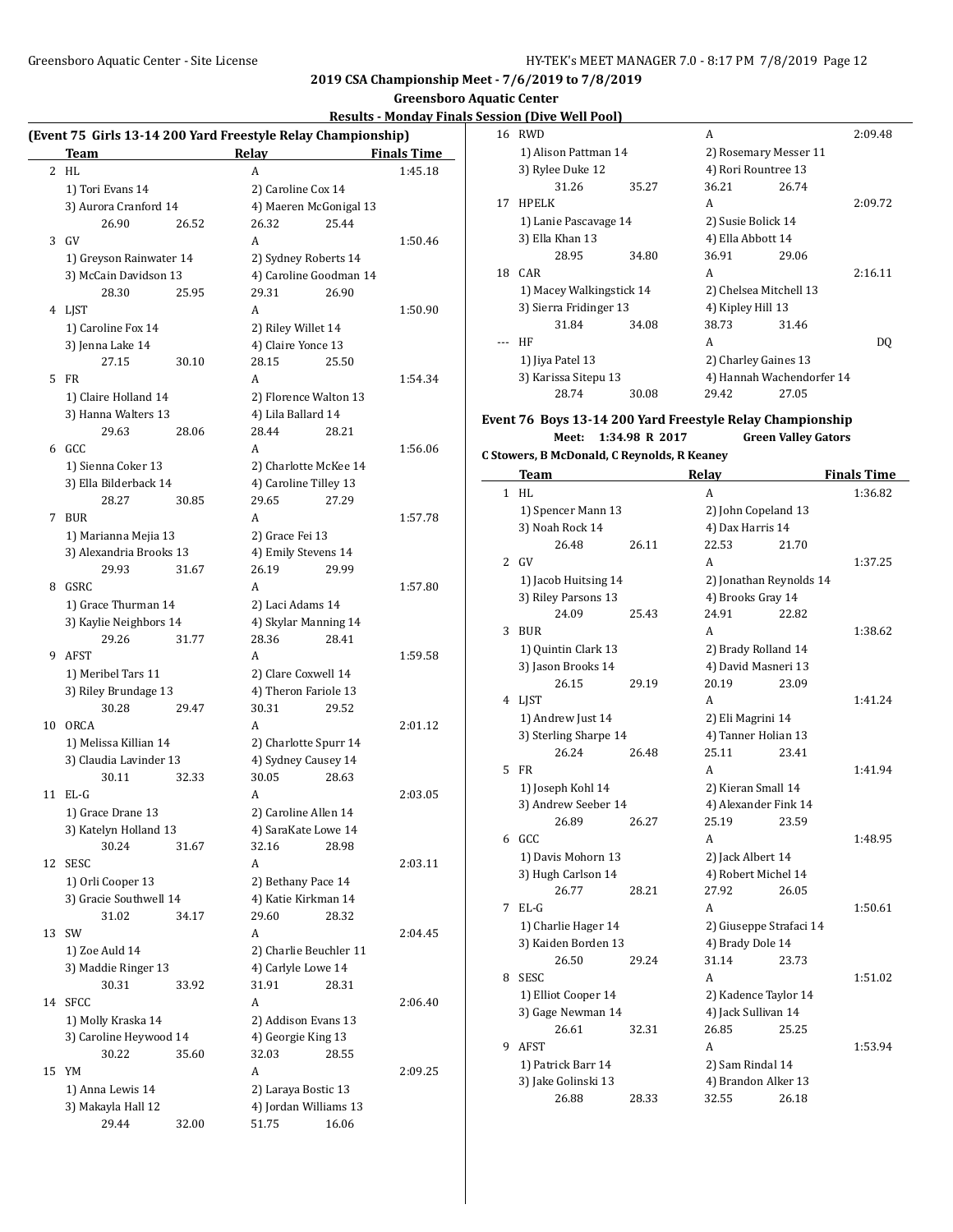# **Greensboro Aquatic Center**

### **Results - Monday Finals Session**

| (Event 76 Boys 13-14 200 Yard Freestyle Relay Championship) |                          |       |                        |       |                    |  |  |
|-------------------------------------------------------------|--------------------------|-------|------------------------|-------|--------------------|--|--|
|                                                             | <b>Team</b>              |       | <b>Relay</b>           |       | <b>Finals Time</b> |  |  |
| 10                                                          | HF                       |       | A                      |       | 1:55.16            |  |  |
|                                                             | 1) Reid Teoh 13          |       | 2) David Campagna 13   |       |                    |  |  |
|                                                             | 3) Zain Bawangaonwala 14 |       | 4) Vance Bolyard 14    |       |                    |  |  |
|                                                             | 26.54                    | 29.82 | 34.93                  | 23.87 |                    |  |  |
| 11                                                          | <b>SW</b>                |       | A                      |       | 1:58.15            |  |  |
|                                                             | 1) Will Jacobs 13        |       | 2) Owen Ray 14         |       |                    |  |  |
|                                                             | 3) Drew Bartlett 13      |       | 4) Luke Smelzer 14     |       |                    |  |  |
|                                                             | 27.07                    | 35.19 | 30.32                  | 25.57 |                    |  |  |
| 12                                                          | <b>RWD</b>               |       | A                      |       | 1:58.89            |  |  |
|                                                             | 1) Luke Messer 13        |       | 2) Sam Key 12          |       |                    |  |  |
|                                                             | 3) Nathan Kyser 13       |       | 4) Carter Warrick 13   |       |                    |  |  |
|                                                             | 27.51                    | 32.78 | 30.63                  | 27.97 |                    |  |  |
|                                                             | 13 CAR                   |       | A                      |       | 2:01.29            |  |  |
|                                                             | 1) Brayden Hamilton 14   |       | 2) Brogan Murphy 13    |       |                    |  |  |
|                                                             | 3) Parker Thomas 13      |       | 4) Kane Bruton 13      |       |                    |  |  |
|                                                             | 29.30                    | 31.22 | 30.28                  | 30.49 |                    |  |  |
| 14                                                          | <b>GSRC</b>              |       | A                      |       | 2:03.59            |  |  |
|                                                             | 1) Lucas Newton 13       |       | 2) Tyler Fortson 8     |       |                    |  |  |
|                                                             | 3) Nolan Flemming 14     |       | 4) Will Hodge 13       |       |                    |  |  |
|                                                             | 28.82                    | 36.96 | 30.91                  | 26.90 |                    |  |  |
| 15                                                          | <b>HPELK</b>             |       | A                      |       | 2:32.81            |  |  |
|                                                             | 1) Johnny Edwards 13     |       | 2) Victor Tretiakov 13 |       |                    |  |  |
|                                                             | 3) Parker Yates 9        |       | 4) Alex Wichman 10     |       |                    |  |  |
|                                                             | 24.42                    | 27.95 | 52.83                  | 47.61 |                    |  |  |
|                                                             | <b>ORCA</b>              |       | A                      |       | DQ                 |  |  |
|                                                             | 1) Ian McCallister 13    |       | 2) John Miller 13      |       |                    |  |  |
|                                                             | 3) Clayton Mungas 13     |       | 4) Zak Siler 13        |       |                    |  |  |
|                                                             | 30.50                    | 30.54 | 30.46                  | 26.01 |                    |  |  |
| $---$                                                       | SFCC                     |       | A                      |       | DQ                 |  |  |
|                                                             | 1) Camron Pennell 14     |       | 2) Samuel Bettinger 14 |       |                    |  |  |
|                                                             | 3) Andrew Dahlstedt 13   |       | 4) Ben Dahlstedt 14    |       |                    |  |  |
|                                                             | 29.76                    | 33.35 | 30.18                  | 26.35 |                    |  |  |

### **Event 77 Girls 15-19 200 Yard Freestyle Relay Championship**

**Meet: 1:39.87 R 2016 Adams Farm Swim Team**

**A Curtis, H Horton, M McGill, H Carpenter**

|   | Team                      |       | Relay                   |       | <b>Finals Time</b> |
|---|---------------------------|-------|-------------------------|-------|--------------------|
| 1 | LJST                      |       | A                       |       | 1:39.99            |
|   | 1) Hannah Copeland 18     |       | 2) Morgan Jones 16      |       |                    |
|   | 3) Mary Grace Copeland 18 |       | 4) McKenzie Campbell 17 |       |                    |
|   | 25.09                     | 24.90 | 25.28                   | 24.72 |                    |
|   | 2 BUR                     |       | A                       |       | 1:41.76            |
|   | 1) Maura Schoppa 15       |       | 2) Sunny Xiao 16        |       |                    |
|   | 3) Abigail Schoppa 16     |       | 4) Lauren Gregory 16    |       |                    |
|   | 24.43                     | 25.97 | 24.98                   | 26.38 |                    |
| 3 | GV                        |       | A                       |       | 1:45.79            |
|   | 1) Ginny Roman 17         |       | 2) Anna Harshaw 17      |       |                    |
|   | 3) Amelia Moore 16        |       | 4) Lillie Smith 15      |       |                    |
|   | 26.59                     | 26.91 | 27.25                   | 25.04 |                    |
| 4 | GCC.                      |       | A                       |       | 1:48.10            |
|   | 1) Caroline Cross 15      |       | 2) Rollins Ortmann 15   |       |                    |
|   | 3) Tyler Coker 15         |       | 4) Eliza Gesse 16       |       |                    |
|   | 26.22                     | 28.43 | 27.15                   | 26.30 |                    |
|   |                           |       |                         |       |                    |

|                     | <u>sion (Dive Well Pool)</u> |       |                                               |       |         |
|---------------------|------------------------------|-------|-----------------------------------------------|-------|---------|
| 5                   | <b>SFCC</b>                  |       | A                                             |       | 1:48.11 |
|                     | 1) Morgan Spohn 17           |       | 2) Grace Evans 15                             |       |         |
|                     | 3) Caroline McNairy 15       |       | 4) Alexandra White 17                         |       |         |
|                     | 27.59                        | 28.42 | 27.24                                         | 24.86 |         |
| 6                   | <b>FR</b>                    |       | A                                             |       | 1:48.59 |
|                     | 1) Paige Evans 16            |       | 2) Laura Harris 18                            |       |         |
|                     | 3) Rhodes Neese 18           |       | 4) Sidney Goetz 17                            |       |         |
|                     | 27.50                        | 27.19 | 27.79                                         | 26.11 |         |
| 7                   | HL                           |       | A                                             |       | 1:49.07 |
|                     | 1) Mary Catherine Hoover 15  |       | 2) Sentner Emily 17                           |       |         |
|                     | 3) Haley Mann 15             |       | 4) Jennings Lin 16                            |       |         |
|                     | 26.45                        | 29.33 | 27.31                                         | 25.98 |         |
| 8                   | <b>SESC</b>                  |       | A                                             |       | 1:49.08 |
|                     |                              |       |                                               |       |         |
|                     | 1) Kourtney Cook 15          |       | 2) Sofia Patton 16                            |       |         |
|                     | 3) Mackenzie Spofford 16     |       | 4) Claire Sullivan 16                         |       |         |
|                     | 26.67                        | 28.01 | 28.12                                         | 26.28 |         |
| 9                   | SW                           |       | A                                             |       | 1:50.72 |
|                     | 1) Lilly Stephens 15         |       | 2) Anabelle Short 15                          |       |         |
|                     | 3) Eva Grace Hecht 16        |       | 4) Ella Hartwick 15                           |       |         |
|                     | 28.12                        | 27.65 | 27.42                                         | 27.53 |         |
| 10                  | <b>HPELK</b>                 |       | A                                             |       | 1:53.43 |
|                     | 1) Rylie Murphy 15           |       | 2) Caroline Mussallem 15                      |       |         |
|                     | 3) Peyton Labiak 18          |       | 4) Tate Abbott 16                             |       |         |
|                     | 27.37                        | 33.77 | 27.00                                         | 25.29 |         |
| 11                  | AFST                         |       | A                                             |       | 1:53.69 |
|                     | 1) Bridget Barr 15           |       | 2) Lauren Easter 17                           |       |         |
|                     | 3) Aubrey Peoples 17         |       | 4) Sydney Jordan 17                           |       |         |
|                     | 29.59                        | 29.13 | 28.83                                         | 26.14 |         |
| 12                  | $EL-G$                       |       | A                                             |       | 1:54.90 |
|                     | 1) Abigail Negin 17          |       | 2) Blake Fuquay 17                            |       |         |
|                     | 3) MaryAnn Edmonds 15        |       | 4) Annie Grove 16                             |       |         |
|                     | 29.48                        | 28.97 | 29.31                                         | 27.14 |         |
| 13                  | ORCA                         |       | A                                             |       | 1:58.72 |
|                     | 1) Riley McCallister 17      |       | 2) Claire Jacoby 16                           |       |         |
|                     | 3) Ayden Law 17              |       | 4) Jordan Hillard 16                          |       |         |
|                     | 29.41                        | 31.54 | 29.77                                         | 28.00 |         |
| 14                  | <b>RWD</b>                   |       | A                                             |       | 2:03.80 |
|                     | 1) Lindsey Glebus 15         |       | 2) Eliza Murphy 17                            |       |         |
|                     | 3) Abby Oldt 16              |       | 4) Nicole Auger 15                            |       |         |
|                     | 30.77                        |       | 30.65                                         | 29.26 |         |
| 15                  | CAR                          | 33.12 | A                                             |       | 2:09.45 |
|                     |                              |       |                                               |       |         |
|                     | 1) Casey Bruton 15           |       | 2) Sydney Sutherland 16<br>4) Rachel Abele 16 |       |         |
|                     | 3) Brenna Murphy 15          |       |                                               |       |         |
|                     | 33.24                        | 35.43 | 31.56                                         | 29.22 |         |
| 16                  | PT                           |       | A                                             |       | 2:13.58 |
|                     | 1) Celeste Ollis 15          |       | 2) Lily Perry 15                              |       |         |
|                     | 3) Julia Norwood 15          |       | 4) Miranda Ratcliffe 18                       |       |         |
|                     | 33.71                        | 34.31 | 45.29                                         | 20.27 |         |
|                     | GSRC                         |       | A                                             |       | DQ      |
| 1) Maddie Adkins 15 |                              |       | 2) Hayley Salthouse 16                        |       |         |
|                     | 3) Ali Koechert 15           |       | 4) Georgia Walls 15                           |       |         |
|                     | 32.89                        | 27.75 | 35.97                                         | 29.18 |         |
|                     | HF                           |       | A                                             |       | DQ      |
|                     | 1) Halle Reynolds 15         |       | 2) Lauren Conway 15                           |       |         |
|                     | 3) Ava Sunderman 15          |       | 4) Casey Sutherland 15                        |       |         |
|                     |                              |       | 32.40                                         | 28.51 |         |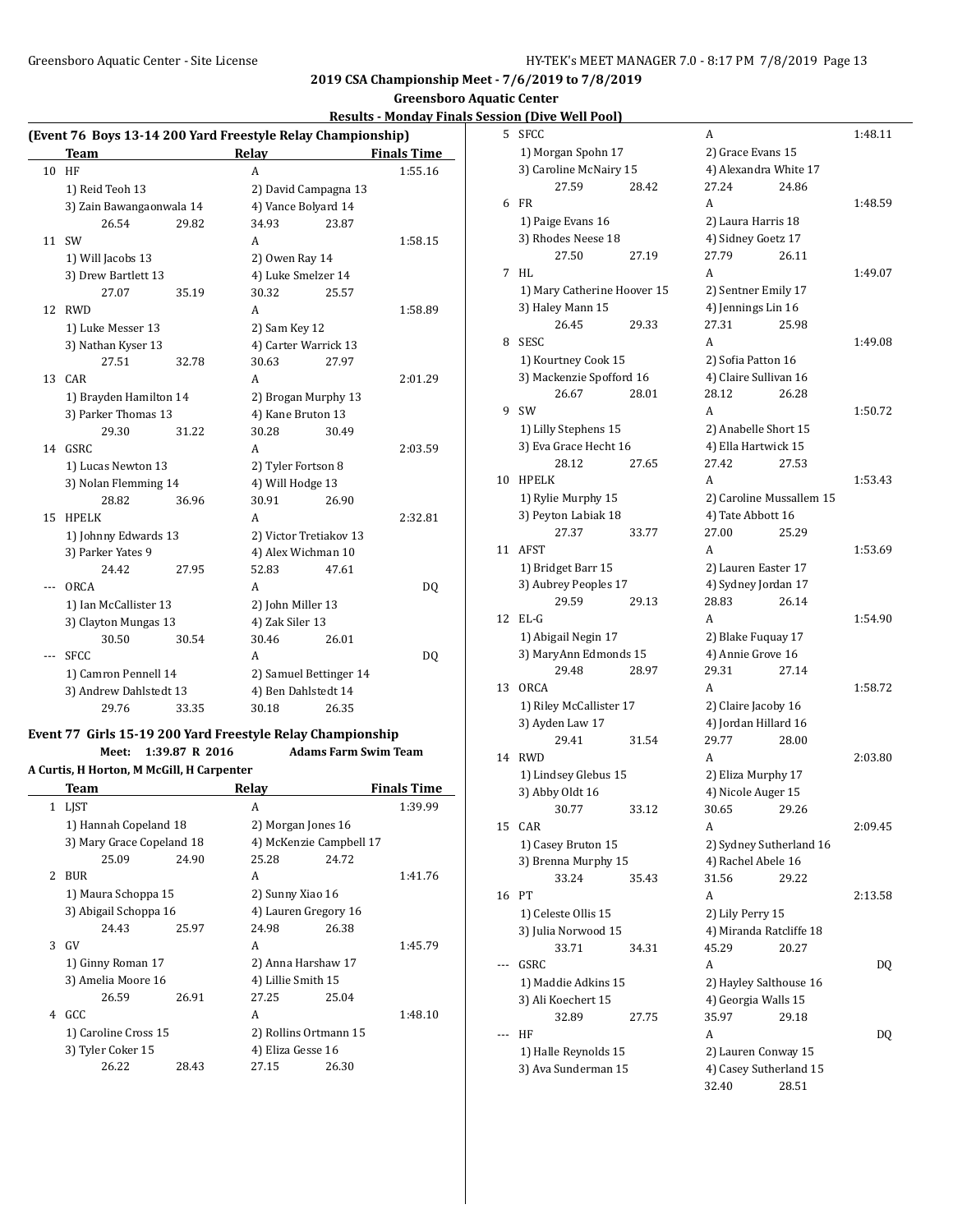**Greensboro Aquatic Center**

### **Results - Monday Finals Session (Dive Well Pool)**

|    | Event 78 Boys 15-19 200 Yard Freestyle Relay Championship<br>Meet: | 1:26.71 R 2018 |                       | <b>Friendly Frogs</b>     |                    |  |
|----|--------------------------------------------------------------------|----------------|-----------------------|---------------------------|--------------------|--|
|    | C Herndon, B Kornatz, P Nannucci, G Hertweck                       |                |                       |                           |                    |  |
|    | Team                                                               |                | Relay                 |                           | <b>Finals Time</b> |  |
|    | 1 HPELK                                                            |                | A                     |                           | 1:24.97R           |  |
|    | 1) Sawyer Moseley 17                                               |                | 2) Will Watson 17     |                           |                    |  |
|    | 3) Preston Forst 17                                                |                |                       | 4) Thomas Hamlet 18       |                    |  |
|    | 23.22                                                              | 21.89          | 19.62                 | 20.24                     |                    |  |
| 2  | SW                                                                 |                | A                     |                           | 1:27.21            |  |
|    | 1) Baxter Smelzer 16                                               |                | 2) Reid Mikuta 17     |                           |                    |  |
|    | 3) Flinn Hering 16                                                 |                | 4) Tanner Hering 17   |                           |                    |  |
|    | 21.68                                                              | 21.56          | 22.70                 | 21.27                     |                    |  |
| 3  | FR                                                                 |                | A                     |                           | 1:30.30            |  |
|    | 1) Eric Cantrell 16                                                |                | 2) Mason Hock 17      |                           |                    |  |
|    | 3) Brendan Kornatz 18                                              |                | 4) Craig Herndon 18   |                           |                    |  |
|    | 22.72                                                              | 23.06          | 23.35                 | 21.17                     |                    |  |
|    | 4 LJST                                                             |                | A                     |                           | 1:32.78            |  |
|    | 1) Danny Gatling 15                                                |                | 2) Ethan Womble 16    |                           |                    |  |
|    | 3) Gregory Just 17                                                 |                | 4) Yash Singh 18      |                           |                    |  |
|    | 22.90                                                              | 22.01          | 23.91                 | 23.96                     |                    |  |
| 5  | GV                                                                 |                | A                     |                           | 1:32.85            |  |
|    | 1) Wyatt Guthrie 17                                                |                |                       | 2) Carson Reynolds 16     |                    |  |
|    | 3) Charlie Stowers 16                                              |                | 4) Reilly Keaney 16   |                           |                    |  |
|    | 23.64                                                              | 23.02          | 23.40                 | 22.79                     |                    |  |
| 6  | HF                                                                 |                | A                     |                           | 1:34.63            |  |
|    | 1) Matthew Wachendorfer 15                                         |                | 2) Bobby Hall 18      |                           |                    |  |
|    | 3) Noah Ramos 15                                                   |                | 4) John Ramos 15      |                           |                    |  |
|    | 23.21                                                              | 24.19          | 24.16                 | 23.07                     |                    |  |
|    | 7 GSRC                                                             |                | A                     |                           | 1:34.74            |  |
|    | 1) Thomas Ulrich 17                                                |                | 2) Drew Dodson 16     |                           |                    |  |
|    | 3) Jeff Jones 17                                                   |                | 4) Sam Hayes 18       |                           |                    |  |
|    | 23.54                                                              | 24.09          | 24.50                 | 22.61                     |                    |  |
| 8  | BUR                                                                |                | A                     |                           | 1:35.83            |  |
|    | 1) Alexander Rodriguez 15                                          |                | 2) Aaron Keat 15      |                           |                    |  |
|    | 3) Kyle Kwon 15                                                    |                |                       | 4) Alex Miroshnichenko 16 |                    |  |
|    | 24.63                                                              | 25.23          | 22.26                 | 23.71                     |                    |  |
| 9  | <b>HL</b>                                                          |                | A                     |                           | 1:36.36            |  |
|    | 1) Aaron Fernandez 18                                              |                | 2) Will Presson 16    |                           |                    |  |
|    | 3) Owen Rock 16                                                    |                |                       | 4) Patrick Esposito 16    |                    |  |
|    | 23.39                                                              | 26.03          | 24.15                 | 22.79                     |                    |  |
| 10 | GCC                                                                |                | A                     |                           | 1:38.80            |  |
|    | 1) Jack Reilly 15                                                  |                |                       | 2) Kieran Mohorn 15       |                    |  |
|    | 3) Thomas Stewart 16                                               |                | 4) Coleman Bobbitt 16 |                           |                    |  |
|    | 25.35                                                              | 23.89          | 24.24                 | 25.32                     |                    |  |
| 11 | <b>SFCC</b>                                                        |                | A                     |                           | 1:42.48            |  |
|    | 1) Collin Kaehler 17                                               |                | 2) Jake Gillispie 17  |                           |                    |  |
|    | 3) Carl Essa 17                                                    |                | 4) Gus Hughes 17      |                           |                    |  |
|    | 22.85                                                              | 25.17          | 26.26                 | 28.20                     |                    |  |
| 12 | <b>RWD</b>                                                         |                | A                     |                           | 1:43.57            |  |
|    | 1) Chris Glebus 15                                                 |                | 2) Jay Brennan 16     |                           |                    |  |
|    | 3) Bradley Gentry 16                                               |                | 4) Ethan Pollina 15   |                           |                    |  |
|    | 24.43                                                              | 29.52          | 25.24                 | 24.38                     |                    |  |
|    | 13 EL-G                                                            |                | A                     |                           | 1:43.65            |  |
|    | 1) Will Swofford 17                                                |                | 2) Landon McLamb 17   |                           |                    |  |
|    | 3) Dominic Buffo 17                                                |                | 4) Willie Caviness 18 |                           |                    |  |
|    | 26.46                                                              | 25.80          | 26.97                 | 24.42                     |                    |  |
|    |                                                                    |                |                       |                           |                    |  |

| 14                  | <b>SESC</b>           |       | A                    |       | 1:45.55 |
|---------------------|-----------------------|-------|----------------------|-------|---------|
|                     | 1) Noah Martin 17     |       | 2) Zach Adt 15       |       |         |
|                     | 3) Seth Gleason 15    |       | 4) Spencer Nixon 17  |       |         |
|                     | 28.54                 | 25.89 | 26.91                | 24.21 |         |
| 15 <sup>2</sup>     | ORCA                  |       | A                    |       | 1:47.03 |
|                     | 1) Will Mungas 15     |       | 2) Sam Uhrlass 15    |       |         |
|                     | 3) Blake Miller 15    |       | 4) Curtis Peaslee 18 |       |         |
|                     | 25.60                 | 30.02 | 27.66                | 23.75 |         |
| 16                  | LSC.                  |       | A                    |       | 1:47.46 |
|                     | 1) Ben Guyer 17       |       | 2) Jackson Hall 16   |       |         |
|                     | 3) Louis Sianis 15    |       | 4) Julian Maycock 16 |       |         |
|                     | 26.63                 | 29.56 | 27.07                | 24.20 |         |
| 17                  | PT                    |       | A                    |       | 1:50.81 |
|                     | 1) Joe Causey 16      |       | 2) Damon Chrismon 17 |       |         |
|                     | 3) Robert Lawhorne 18 |       | 4) Jake Quigley 17   |       |         |
|                     | 27.85                 | 29.09 | 27.71                | 26.16 |         |
| 18                  | YM                    |       | A                    |       | 1:53.76 |
|                     | 1) Alexis Aguilar 16  |       | 2) George Bergman 14 |       |         |
|                     | 3) Chase George 15    |       | 4) Mark Brown 13     |       |         |
|                     | 27.55                 | 30.61 | 31.07                | 24.53 |         |
| 19                  | CAR                   |       | A                    |       | 2:05.57 |
|                     | 1) Carson Cox 15      |       | 2) Nathan Urghart 18 |       |         |
| 3) Danny Urghart 15 |                       |       | 4) Ryan Hassler 10   |       |         |
|                     | 27.52                 | 42.95 | 27.36                | 27.74 |         |
| 20                  | <b>AFST</b>           |       | A                    |       | 2:06.59 |
|                     | 1) Robert Tars 15     |       | 2) Colt Fuller 13    |       |         |
|                     | 3) Matthew Lewis 13   |       | 4) Ransom Cope 15    |       |         |
|                     | 22.89                 | 35.98 | 34.84                | 32.88 |         |

# **Event 555 Mixed 200 Yard Freestyle Relay Championship**

| <b>Team</b> |       |       | <b>Relay</b> |       | <b>Finals Time</b> |
|-------------|-------|-------|--------------|-------|--------------------|
| 1 ORCA      |       |       | A            |       | 1:42.23            |
|             | 27.35 | 26.57 | 24.67        | 23.64 |                    |
| 2 FR        |       |       | A            |       | 1:42.59            |
|             | 28.57 | 28.38 | 24.55        | 21.09 |                    |
| 3 BUR       |       |       | A            |       | 1:46.41            |
|             | 26.33 | 27.11 | 27.22        | 25.75 |                    |
| 4 HL        |       |       | A            |       | 1:50.21            |
|             | 26.90 | 24.87 | 29.96        | 28.48 |                    |
| 5 GCC       |       |       | A            |       | 1:52.34            |
|             | 26.32 | 27.68 | 39.76        | 18.58 |                    |
| 6 RWD       |       |       | A            |       | 1:54.31            |
|             | 42.08 | 16.26 | 20.44        | 35.53 |                    |
| 7 GV        |       |       | B            |       | 1:55.20            |
|             | 36.02 | 29.22 | 31.53        | 18.43 |                    |
| 8 PT        |       |       | A            |       | 1:56.07            |
|             | 32.45 | 30.48 | 25.97        | 27.17 |                    |
| 9 LJST      |       |       | A            |       | 2:01.25            |
|             | 26.41 | 29.42 | 30.20        | 35.22 |                    |
| 10 YM       |       |       | A            |       | 2:02.92            |
|             | 28.07 | 32.46 | 33.59        | 28.80 |                    |
| 11 GV       |       |       | A            |       | 2:08.08            |
|             | 50.00 | 17.46 | 35.26        | 25.36 |                    |
| 12 HL       |       |       | B            |       | 2:08.31            |
|             | 34.25 | 30.92 | 30.29        | 32.85 |                    |
| 13 SESC     |       |       | A            |       | 2:14.43            |
|             | 30.31 | 27.00 | 38.00        | 39.12 |                    |